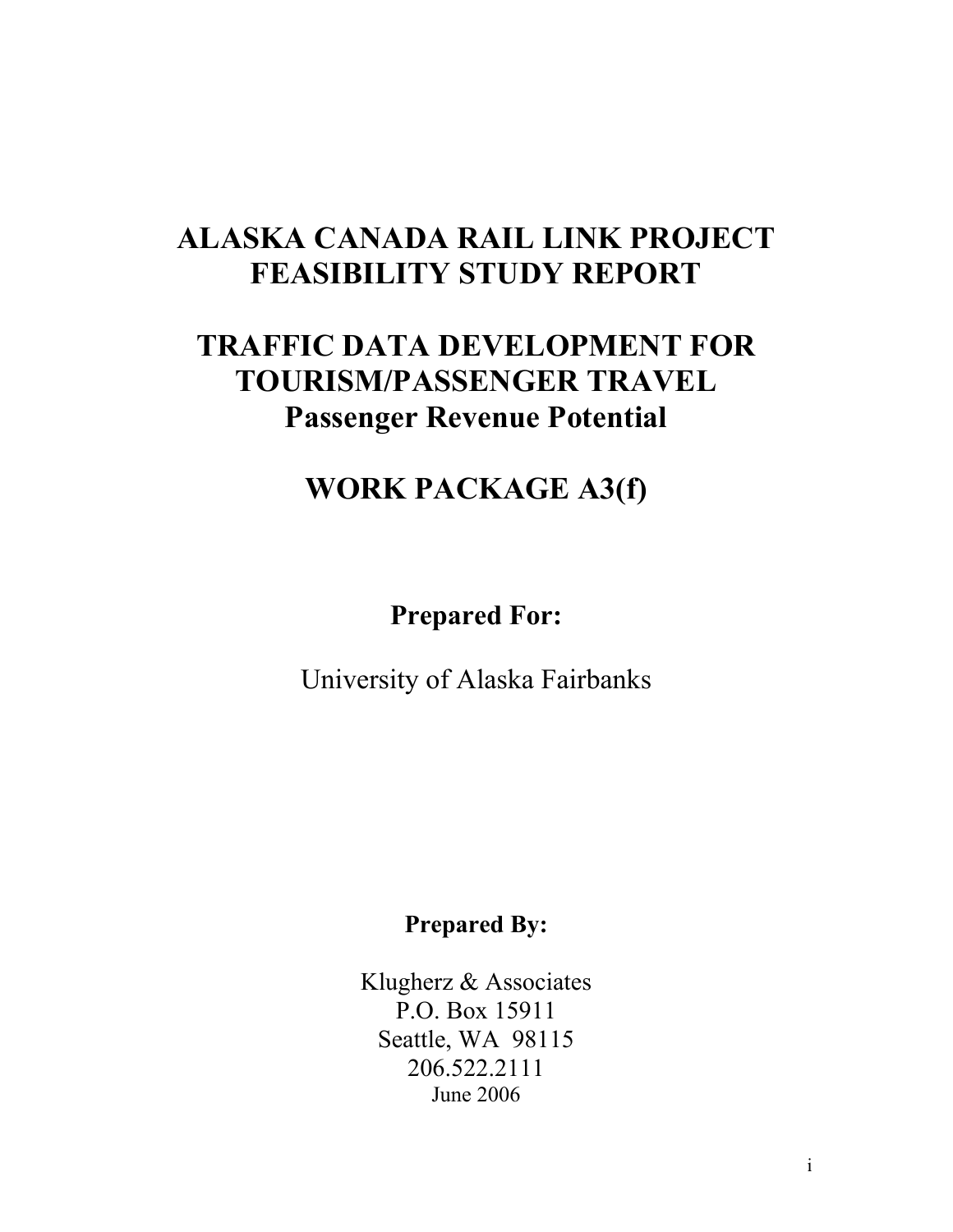## **Table of Contents**

| 1.0 |  |
|-----|--|
| 2.0 |  |
| 2.1 |  |
| 2.2 |  |
| 2.3 |  |
| 3.0 |  |
| 3.1 |  |
| 3.2 |  |
| 4.0 |  |
| 4.1 |  |
| 4.2 |  |
| 5.0 |  |
| 5.1 |  |
| 5.2 |  |
| 6.0 |  |
| 6.1 |  |
| 6.2 |  |
| 6.3 |  |
| 7.0 |  |
| 7.1 |  |
|     |  |

*The author assumes no liability for the reported information or its use. The information developed is intended to be as reliable as possible and of a professional nature. The author can assume no liability for any loss or damage as a result of any reliance on any materials or any information herein. This is not a legal or accounting document, and much of the information is of a speculative nature.*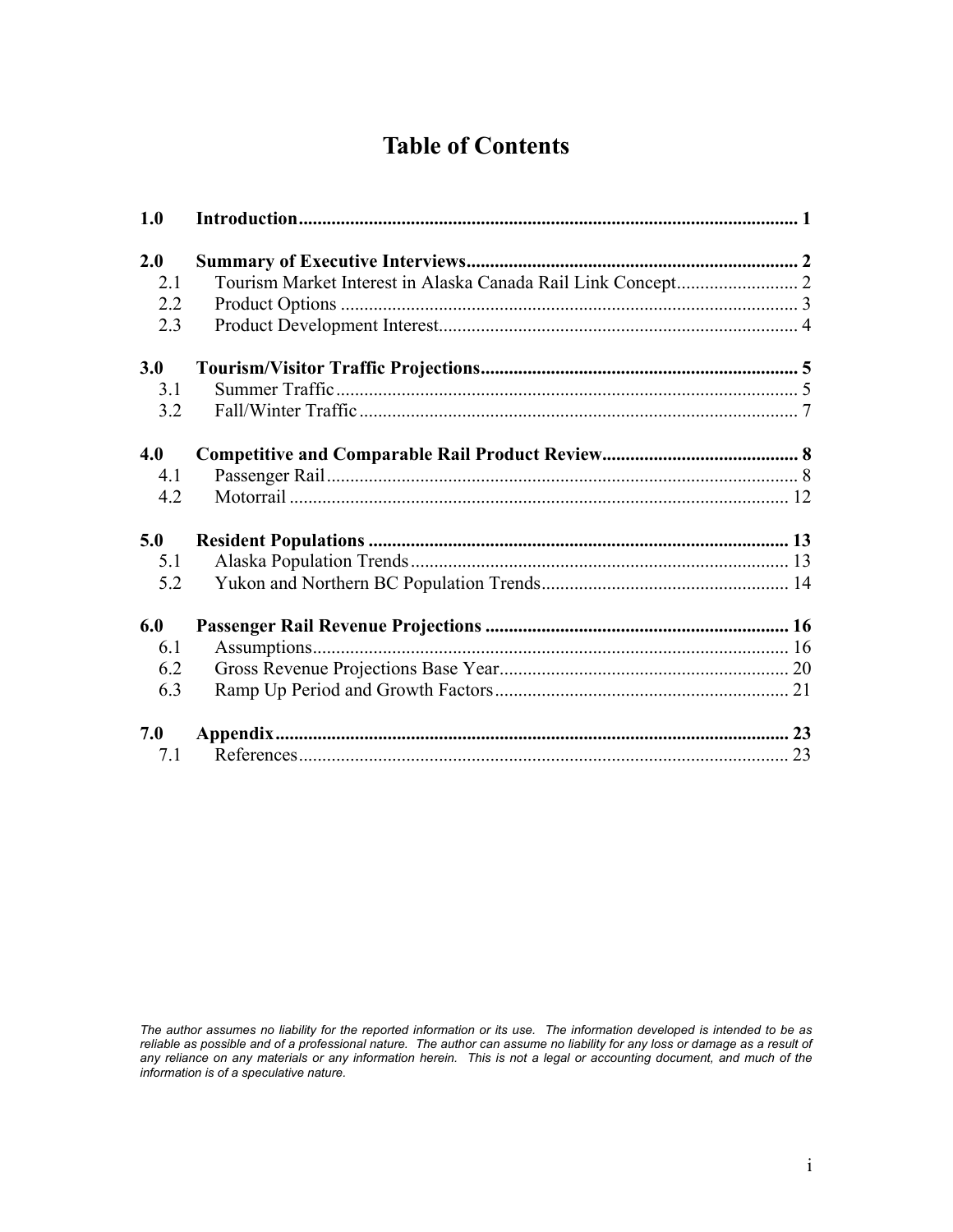## **1.0 Introduction**

The purpose of this work package is to evaluate the potential for passenger revenue on the Alaska Canada Rail Link. The scope of work included:

- Executive interviews with a cross-section of tourism providers, including cruise lines, tour companies, motorcoach and rail operators, and tourism agencies and organizations involved in the promotion and development of tourism in the region.
- The development of tourism traffic projections based on the data collected in Work Package A3(c).
- A review of the competitive and comparable rail products.
- Passenger rail revenue projections.

In addition to the above scope of work, a review of Alaska and Yukon population trends is provided.

The passenger rail revenue projections are explained in this document. A revenue model has been prepared in MS Excel and accompanies this report.

NOTE: The projections provided in this document are based on data that are available at this time and assumptions about the market. These projections provide a snapshot of what the revenue opportunity *might* look like in the future. The projections are intended to give a range of outcomes to be used as guidance in evaluating the general potential for passenger rail service. Actual revenues from this service will in all likelihood vary from these base-level projections and will be dependent on a variety of factors that are outside the control of this analysis. Uncertainties in the market, actual marketing expenditures, and unforeseen events are examples of those factors.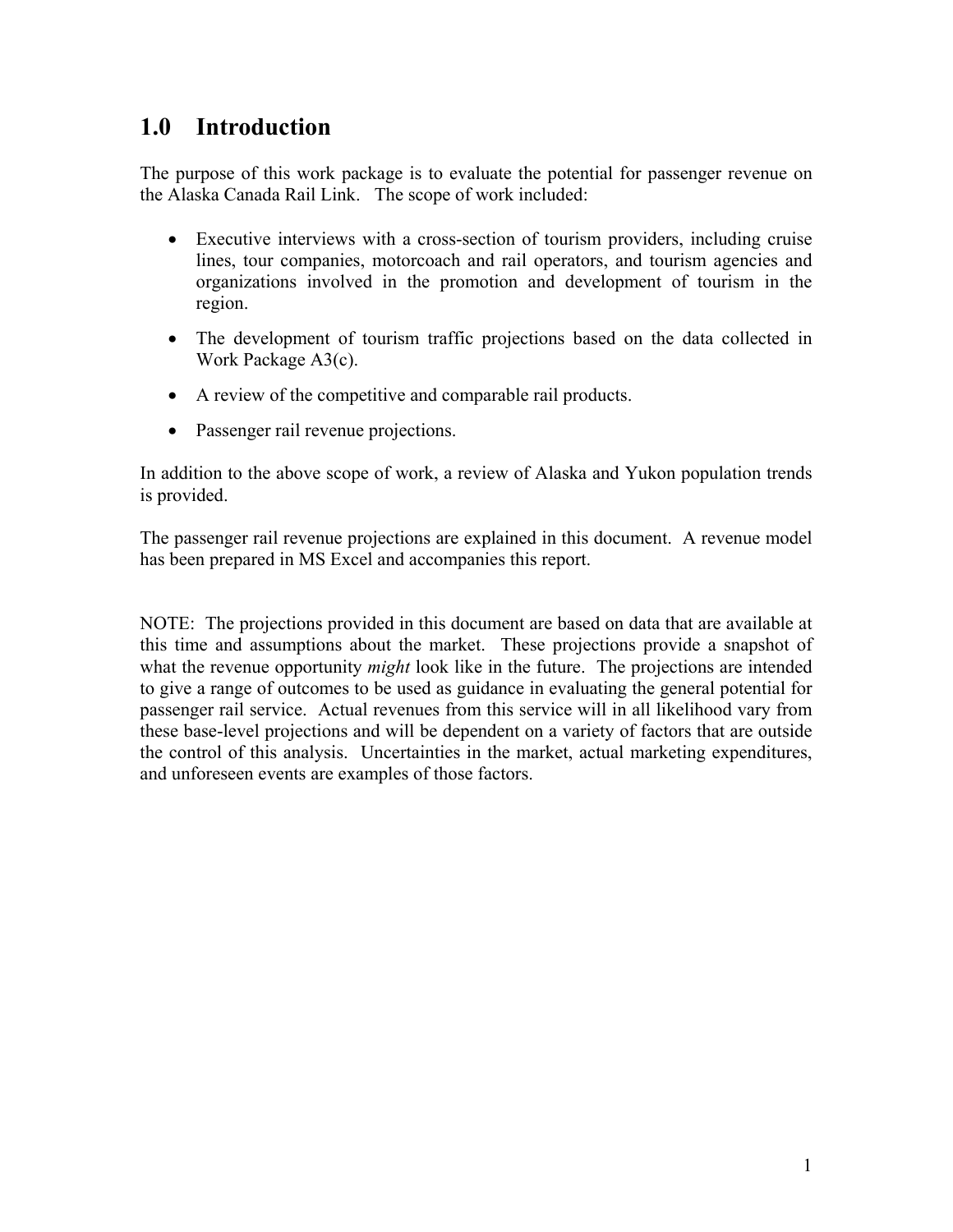## **2.0 Summary of Executive Interviews**

A series of interviews was conducted with executives from a cross-section of businesses related to tourism, tour operations, and rail operations in Alaska, the Yukon, and Northern BC. Interviews included the following entities:

- Alaska Railroad
- Colorado Railcar
- Fairbanks Convention and Visitors Bureau
- Holland America Line
- Northern British Columbia Tourism Association
- Orient Express Hotels, Trains, and Cruises
- Princess Cruises
- Princess Tours
- Royal Celebrity Tours
- Rocky Mountaineer Vacations/Armstrong Hospitality Group
- Tourism Yukon
- Westours

The purpose of these interviews was to gather information from the perspective of the different entities on the future opportunities for the development of tour train travel as a result of the proposed rail link. The information provided by these interviews is summarized by general market interest in rail to Alaska, the Yukon, and Northern BC, product options and type of service most suited to the route, and interest in product development.

## *2.1 Tourism Market Interest in Alaska Canada Rail Link Concept*

Based on the executive interviews, travel by rail is considered an attractive opportunity for tourists visiting Northern British Columbia, Yukon, and Alaska. While interest varied by individual interviewed, it was generally agreed that the opportunity for longdistance rail through a vast wilderness will have appeal to some markets.

- Providers of rail experiences in Alaska indicated that rail is highly popular among their markets and that travel by rail is preferable to travel by motorcoach.
- Cruise/tour companies that offer Alaska rail experiences in private rail cars (pulled by the Alaska Railroad) question how many days their clientele would be willing to spend on a train. Some indicated two days was enough, while others would consider using rail for more than two days depending on the itinerary and the market.
- The Alaska Railroad caters to a variety of markets, including a number of independent visitors who may have an interest in extended rail opportunities.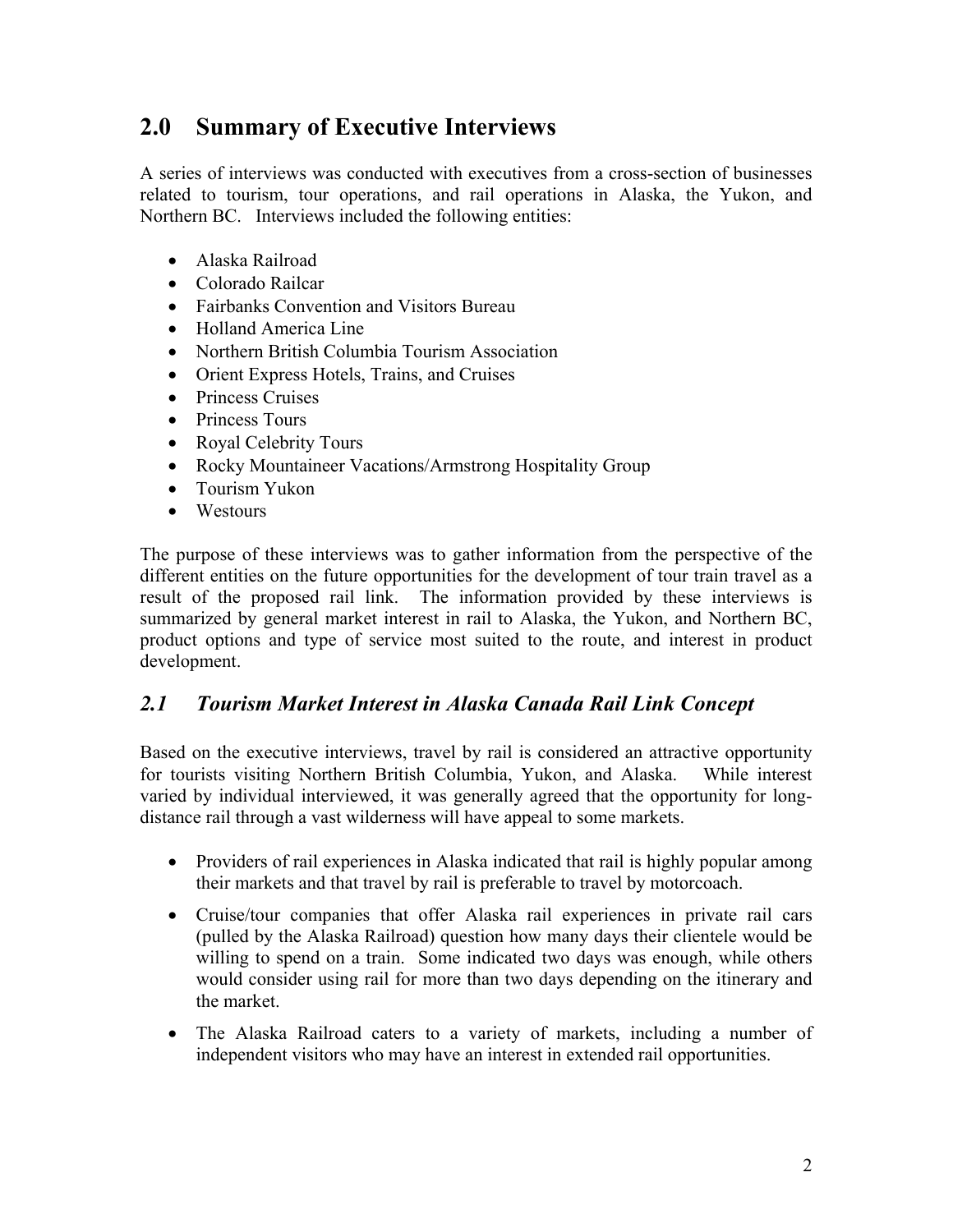- Other rail companies, such as Rocky Mountaineer Vacations and Colorado Railcar, felt there was a small market that would be interested in the long-distance rail experience to or from Alaska.
- All individuals interviewed agreed that a primary destination or key selling proposition was needed as the focus for the Alaska Canada Rail Link concept. In this case, all agreed that Alaska is the key selling proposition, with the rail experience an alternative to a cruise ship experience or as a circle trip combining an Alaska cruise one way with rail the other.
- Primary interest in the proposed Alaska Canada Rail Link concept would most likely come from people interested in visiting Alaska and the Yukon who are rail buffs, tour operators catering to the rail or long-distance travel market, and overseas markets who have longer vacations.

## *2.2 Product Options*

Executives interviewed were asked their opinions on the type of rail service that would be most suited to the distance and region served. Product options considered were:

- Daylight service with overnight in hotels i.e. Rocky Mountaineer Vacations, Alaska Railroad, and Alaska cruise/tour companies.
- Sleeper Car Service i.e. Amtrak or VIA Rail
- Sleeper Car and Day Seat service  $-i.e.$  Great Southern Railway (Australia)
- Sleeper Car Service i.e. Private luxury rail such as Orient Express Trains
- Motorrail i.e. Amtrak Auto-Train

Everyone interviewed indicated that the service should be with sleeper cars and cater to the tourism market. Daylight service was not considered a viable option due to the distances involved and the lack of land-based infrastructure along the proposed routes, such as tourism attractions, hotels, transfer vehicles, restaurants, and catering. It is not until the train reaches Whitehorse that this type of infrastructure is available to accommodate a train of several hundred people.

Sleeper car service was considered the most viable passenger option for serving this route. The level of service recommended should cater to the tourism market and include mid- to-upscale service. The exclusive private luxury rail concept, such as the trains operated by Orient Express Hotels, Trains, and Cruises, was considered too narrow of a market by those interviewed.

One product option discussed that catered to a range of markets was a service operated by the Great Southern Railway in Australia, known as The Ghan. The Ghan operates from Adelaide to Darwin, through Alice Springs. The level of service includes luxury sleeper cars (with full amenities in each cabin) and dining, mid-level sleeper cars (with toilet and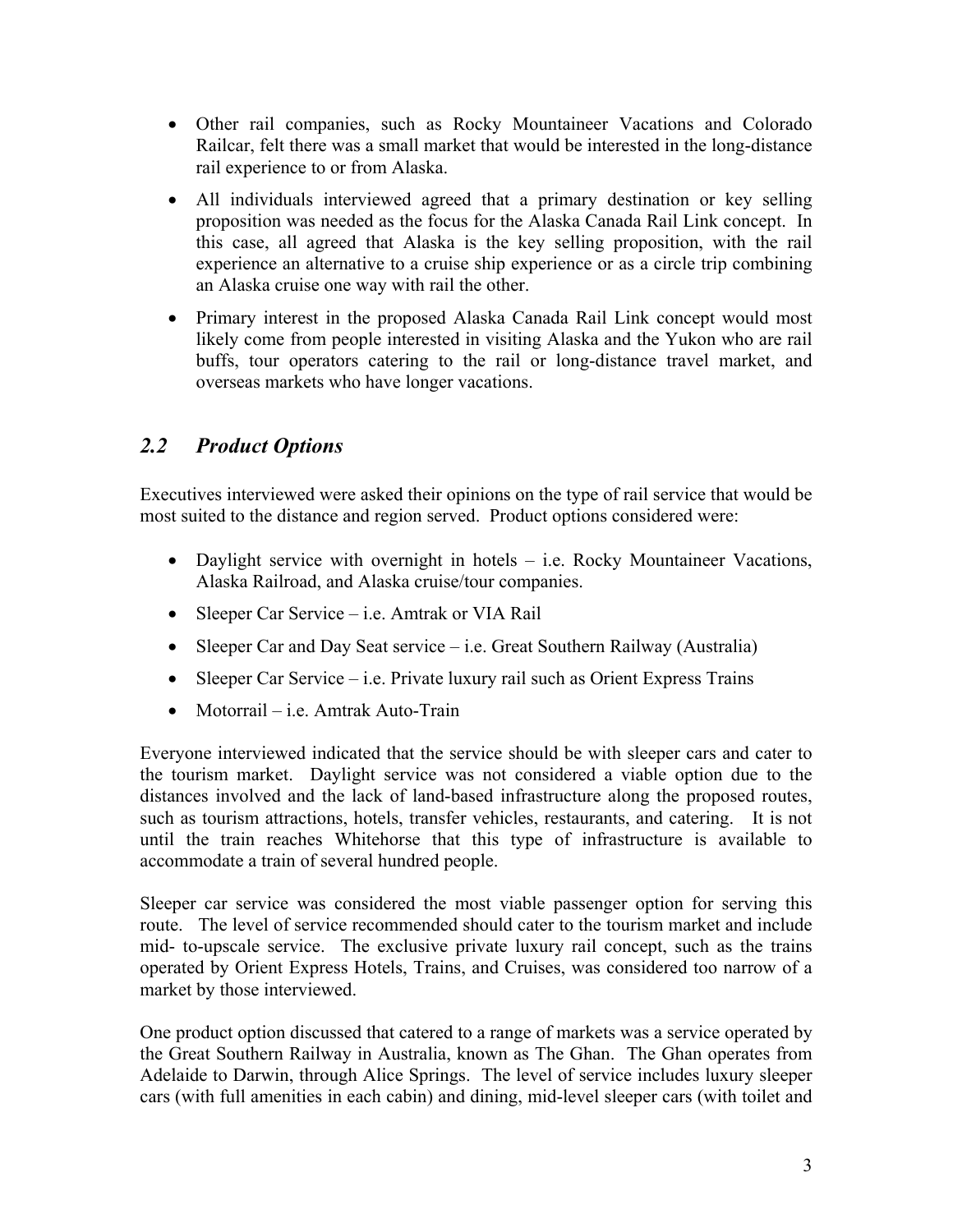shower at the end of the car), and sleeper seats. The Ghan also operates motorrail and carries cars, SUVs, and pick-up trucks. This option appeared to have the most appeal to a variety of markets, including the drive market. .

## *2.3 Product Development Interest*

Among the tour company and rail operators interviewed, interest in the development of the product was mixed. Specifically:

- Holland America Line/Westours indicated that if a rail line were available between Whitehorse and Fairbanks they would be interested in using private rail cars, possibly self-propelled) along this route for their tour passengers. The rail would substitute for motorcoach travel currently used.
- Neither Princess Tours and Cruises nor Royal Celebrity Tours (a division of Royal Caribbean Cruises) were interested in using the Alaska Canada Rail Link for their cruise/tour passengers. This was primarily due to the fact that neither company currently offers tours to the Yukon as part of their cruise/tour packages and neither has plans to do so in the near future.
- Rocky Mountaineer Vacations is not interested in developing any sleeper car service and the Alaska Canada Rail route does not have the necessary infrastructure for them to consider this service.
- Orient Express Hotels, Trains, and Cruises is not interested in operating in North America.
- Colorado Railcar is the new owner of the American Orient Express, recently renamed Grandluxe Rail Journeys. This private luxury train has operated itineraries in the U.S., Canada, and Mexico for many years. The new owners have no interest in operating this train on the Alaska Canada Rail route, but might consider another type of operation on this route if the product is economically viable.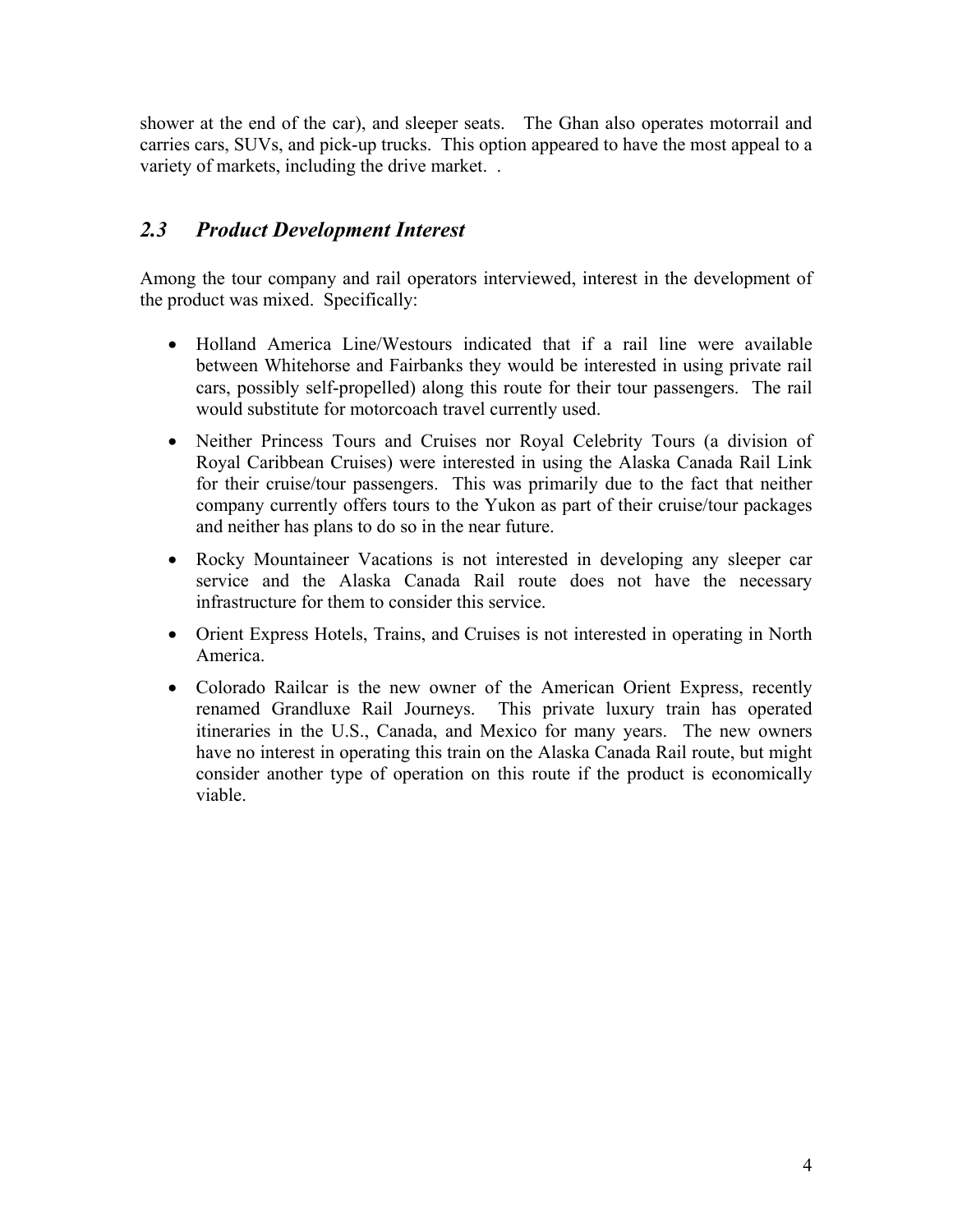## **3.0 Tourism/Visitor Traffic Projections**

Projections of tourism/visitor traffic to Alaska and the Yukon were developed to aid in developing the potential size of the rail market for the Alaska Canada Rail Link. These traffic projection consider past and current volumes, as well as past growth trends, current market trends, and opinions from tourism industry executives.

## *3.1 Summer Traffic*

Visitor arrivals in Alaska during the summer months have increased, on average, 3.8% annually between 1999 and 2004. In the Yukon, the growth has been slower, just over 1.5% annually during the same five years. Growth in visitor arrivals to the region in recent years has slowed in the past few years due to a slower growth in the cruise industry, a continued decline in the number of visitors arriving by highway, and little or no growth in other independent visitors.

Low, mid and high levels of tourism/visitor growth to the Alaska and Yukon region have been prepared using conservative assumptions (See Tourism/Visitor Traffic Projection tables in the Appendix). Based on these assumptions, growth rates for tourism/visitor traffic to the region between 2004 and 2015 range from 1.35% average annual growth in the low case, to 1.8% in the mid case and 2.9% in the high case. The volume of visitors to the region in 2015 ranges from 1.9 million in the low case to 2.2 million in the high case.

These figures should be considered rough estimates, serving to provide a general sense of the size of the market, as the data do not include May visitors to the Yukon.



5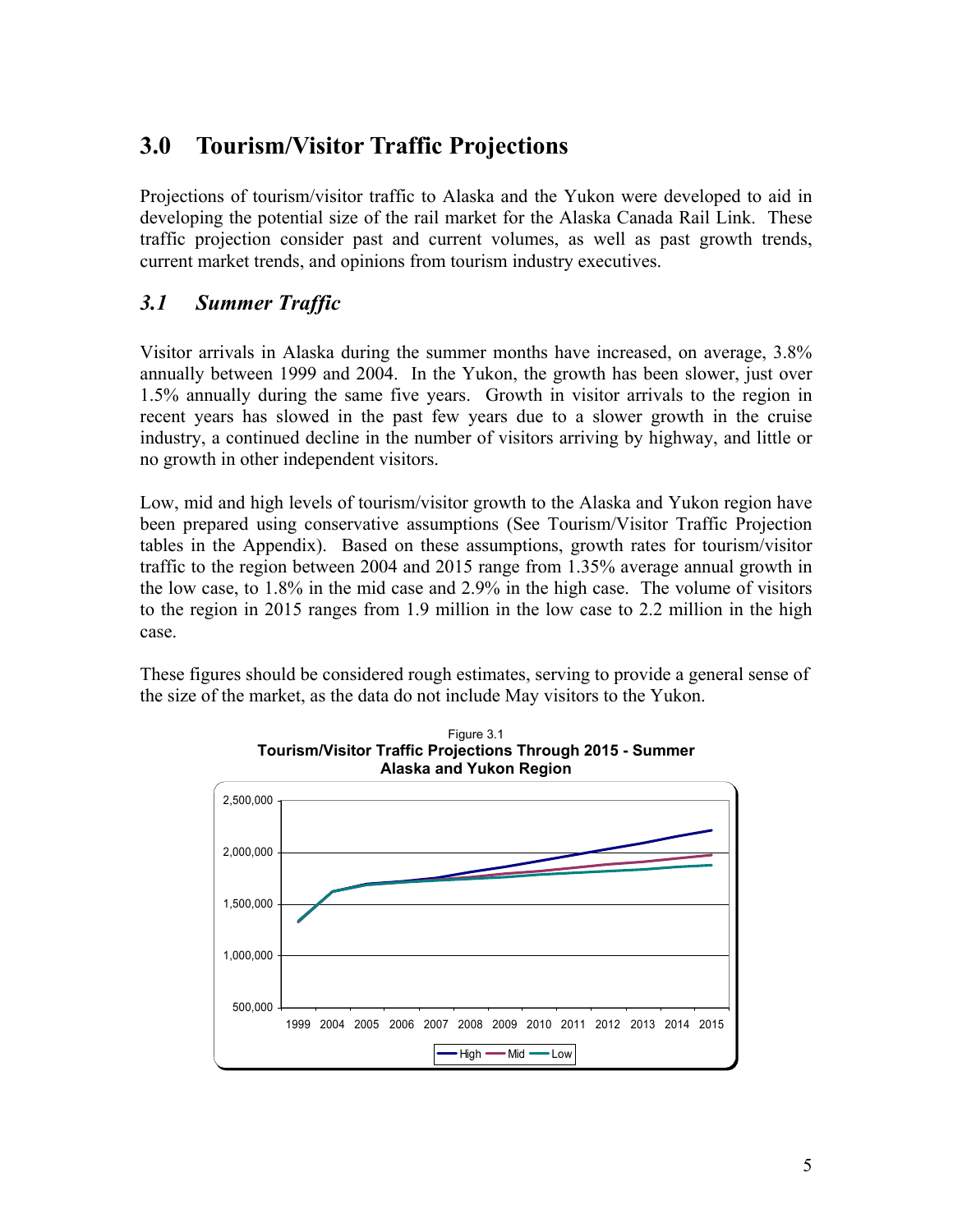The mid case is used as the base case for the tourism passenger revenue model developed in this study. The detail of the mid case traffic projection is presented in Table 3.1 and in more detail in the Appendix of this report. The mid case includes the following assumptions:

### **Alaska (May through September)**

- Cruise market growth from 2004 to 2007 based on actual and scheduled volumes.
- Cruise market from 2007 to  $2015 2\%$  annual growth
- Highway market flat from 2004 to 2015
- Ferry market flat from 2004 to 2015
- Other markets  $-1.5\%$  annual growth from 2004 to 2015

### **Yukon (June through September)**

- Highway market flat from 2004 to 2015
- Motorcoach market  $-1\%$  annual growth (primarily from Skagway train excursion) from 2004 to 2015
- Air market  $-1.5\%$  annual growth from 2004 to 2015

### **Market Overlap**

- Highway market to Alaska is part of the Yukon Highway market, therefore there is market overlap that equals the Alaska Highway market figure.
- A small portion of the ferry market to Alaska also visits the Yukon via the Highway. This number is not known, therefore no overlap of this market is shown.

| Summer Tourism/Visitor Traffic Projections to 2015 - Mid Case |           |           |           |           |  |
|---------------------------------------------------------------|-----------|-----------|-----------|-----------|--|
|                                                               | 1999      | 2004      | 2009      | 2015      |  |
|                                                               |           |           |           |           |  |
| Alaska Total - May-Sept                                       | 1,199,000 | 1,447,400 | 1,614,507 | 1,788,321 |  |
| Cruise                                                        | 570,000   | 850,000   | 978,434   | 1,101,875 |  |
|                                                               |           |           |           |           |  |
| Non-Cruise                                                    |           |           |           |           |  |
| Highway                                                       | 110,000   | 80,800    | 80,800    | 80,800    |  |
| Ferry                                                         | 20,800    | 16,200    | 16,200    | 16,200    |  |
| Other                                                         | 498,200   | 500,400   | 539,073   | 589,446   |  |
|                                                               |           |           |           |           |  |
| Yukon Total - June-Sept                                       | 232,770   | 251,703   | 257,836   | 265,684   |  |
| Highway - Personal Vehicle                                    | 152,520   | 145,582   | 145,582   | 145,582   |  |
| Motorcoach                                                    | 54,960    | 78,724    | 82,740    | 87,830    |  |
| Air                                                           | 25,290    | 27,397    | 29,514    | 32,272    |  |
|                                                               |           |           |           |           |  |
|                                                               |           |           |           |           |  |
| <b>TOTAL</b>                                                  | 1,431,770 | 1,699,103 | 1,872,343 | 2,054,005 |  |
| <b>Less Market Overlap</b>                                    | 110,000   | 80,800    | 80,800    | 80,800    |  |
| Alaska/Yukon Summer Total                                     | 1,321,770 | 1,618,303 | 1,791,543 | 1,973,205 |  |

Table 3.1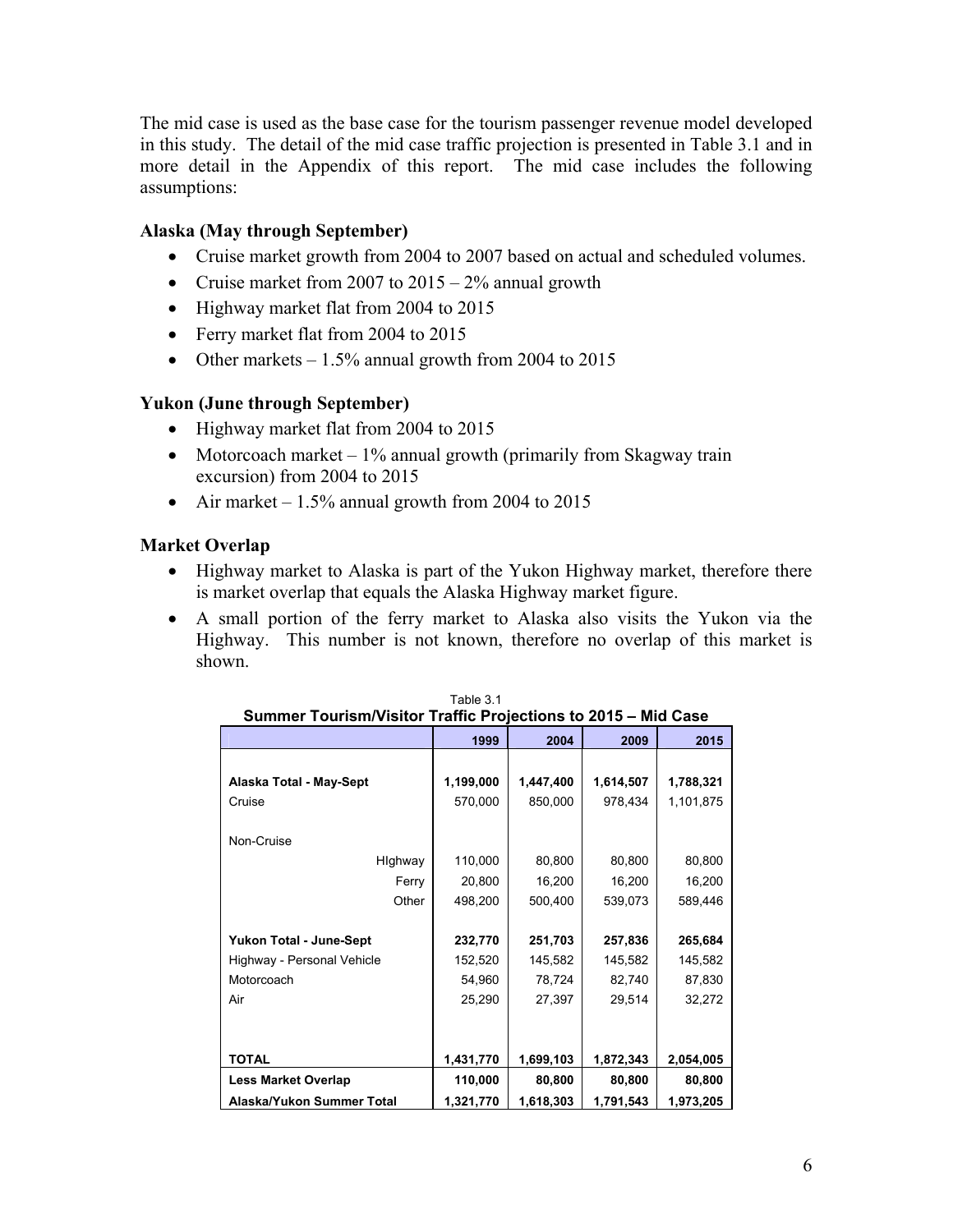## *3.2 Fall/Winter Traffic*

The months of October through April are indicated as the fall/winter months, or the offseason. During this time visitor traffic is dramatically reduced from summer volume levels. Growth in visitor arrivals to Alaska during the fall/winter months has primarily occurred in air arrivals to the state. Highway arrivals have increased marginally, while Ferry arrivals have decreased.

The projections for the Alaska fall/winter season show a low case with no growth, a mid case with growth at approximately 1% annually, and a high case with growth at 1.9% annually. In all cases, no growth is assumed in ferry or highway arrivals. In the mid case, growth in the "other" category, which includes domestic and international air visitor arrivals, is assumed at 1% annually.



Figure 3.2 **Tourism/Visitor Traffic Projections Through 2015 – Fall/Winter** 

Table 3.2 **Fall/Winter Tourism/Visitor Traffic Projections to 2014-15 – Mid Case** 

|                         | 1998-99 | 2003-04 | 2008-09 | 2014-15 |
|-------------------------|---------|---------|---------|---------|
| Alaska Total - May-Sept | 216,300 | 257,100 | 269,536 | 285,300 |
| Cruise                  | 200     | 0       | 0       |         |
|                         |         |         |         |         |
| Non-Cruise              |         |         |         |         |
| Highway                 | 11,300  | 11,600  | 11,600  | 11,600  |
| Ferry                   | 3,100   | 1,700   | 1,700   | 1,700   |
| Other                   | 201,700 | 243.800 | 256,236 | 272,000 |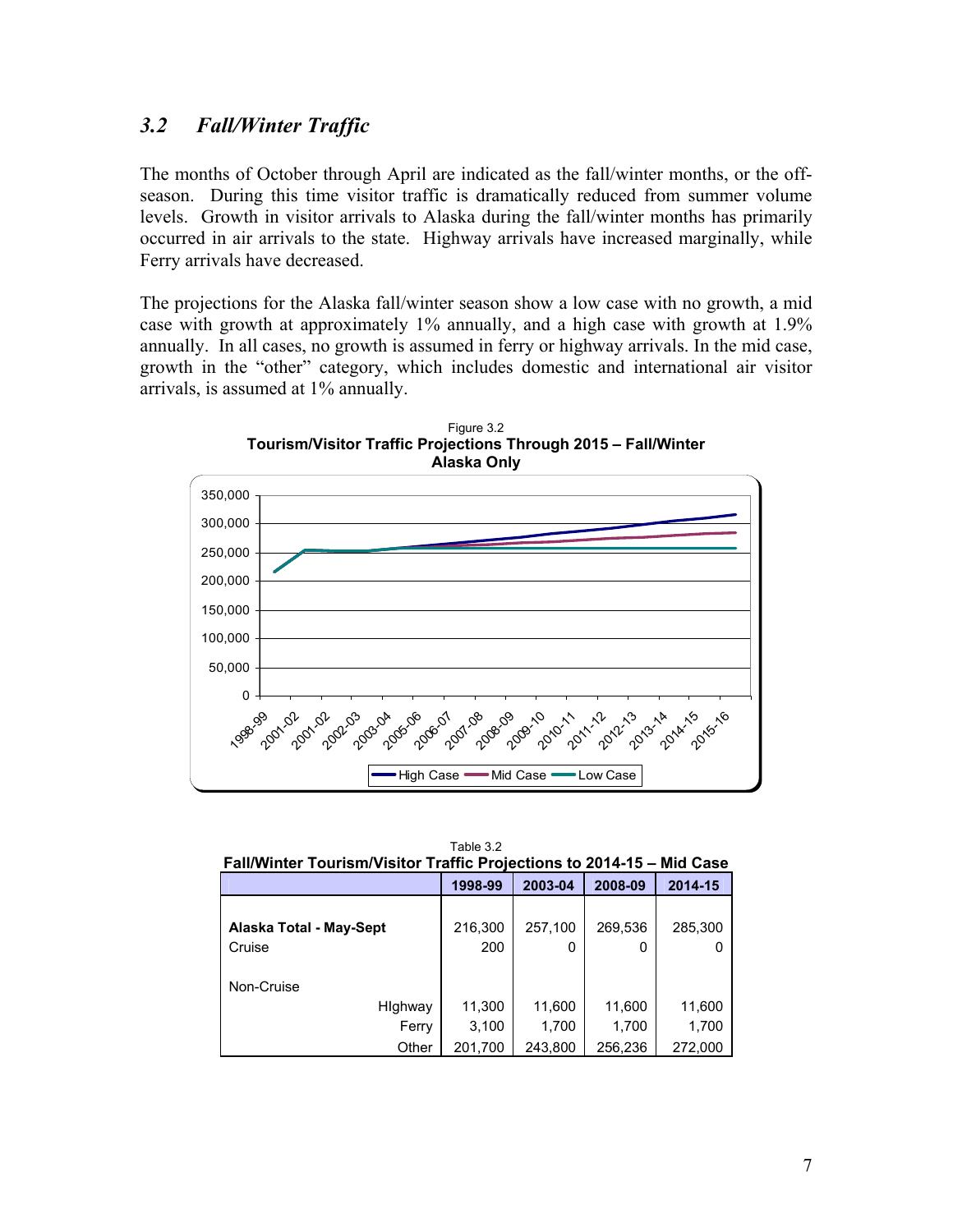## **4.0 Competitive and Comparable Rail Product Review**

Rail tourism is a product that is available in many variations, from luxury overnight sleeper car service to trips as short as a few hours on historic trains and rail routes. The Alaska Canada Rail Link concept is a long distance route characterized by beautiful scenery with a rich cultural and historical background. The route also evokes a sense of adventure as it winds north to the Yukon and Alaska.

Competitive and comparable rail experiences are found around the world but are relatively few in number. This section provides a brief description of a selected group of rail experiences that are comparable to the Alaska Canada Rail Link concept in one or more aspects. Both passenger rail and motorrail experiences are discussed. All fares mentioned are in US dollars.

## *4.1 Passenger Rail*

### **4.1.1 Overnight Excursions**

Overnight rail journeys targeted to the tourism markets include excursions on private luxury trains, public-oriented scheduled rail service, and day trains with overnight hotel stays. The experiences included below include a range of offerings, from well-known places in North America to more exotic locales in other parts of the world. They all share the sense of adventure and to some degree romance, which is part of a rail journey.

### **Private Luxury Trains**

Private trains typically cater to an upscale market, and include high levels of service, most meals, on-board entertainment, and often side excursions at places of interest. The following list of private rail experiences covers the most well-known and successful operations.

- **Orient Express Hotels, Trains, and Cruises** is a London-based company that offers luxury private rail experiences at the high end of the rail tourism spectrum. This company has successfully penetrated the luxury rail market with product offerings ranging from \$400 to as high as \$2600 per night. Products include:
	- o **Venice-Simplon-Orient Express** Journeys from London to Venice (1,065 miles) over 31 hours in vintage rail cars. Several departures are offered between London and Venice, with a few itineraries to Rome, Istanbul, Vienna, and Budapest.
	- o **British Pullman** Day and weekend trips to various destinations in the UK are offered aboard this train. Passengers travel in restored carriages from the 1920s and 30s.
	- o **Northern Belle** This sister train to the British Pullman operates from stations in the Midlands and the North of England, providing day trips and short breaks.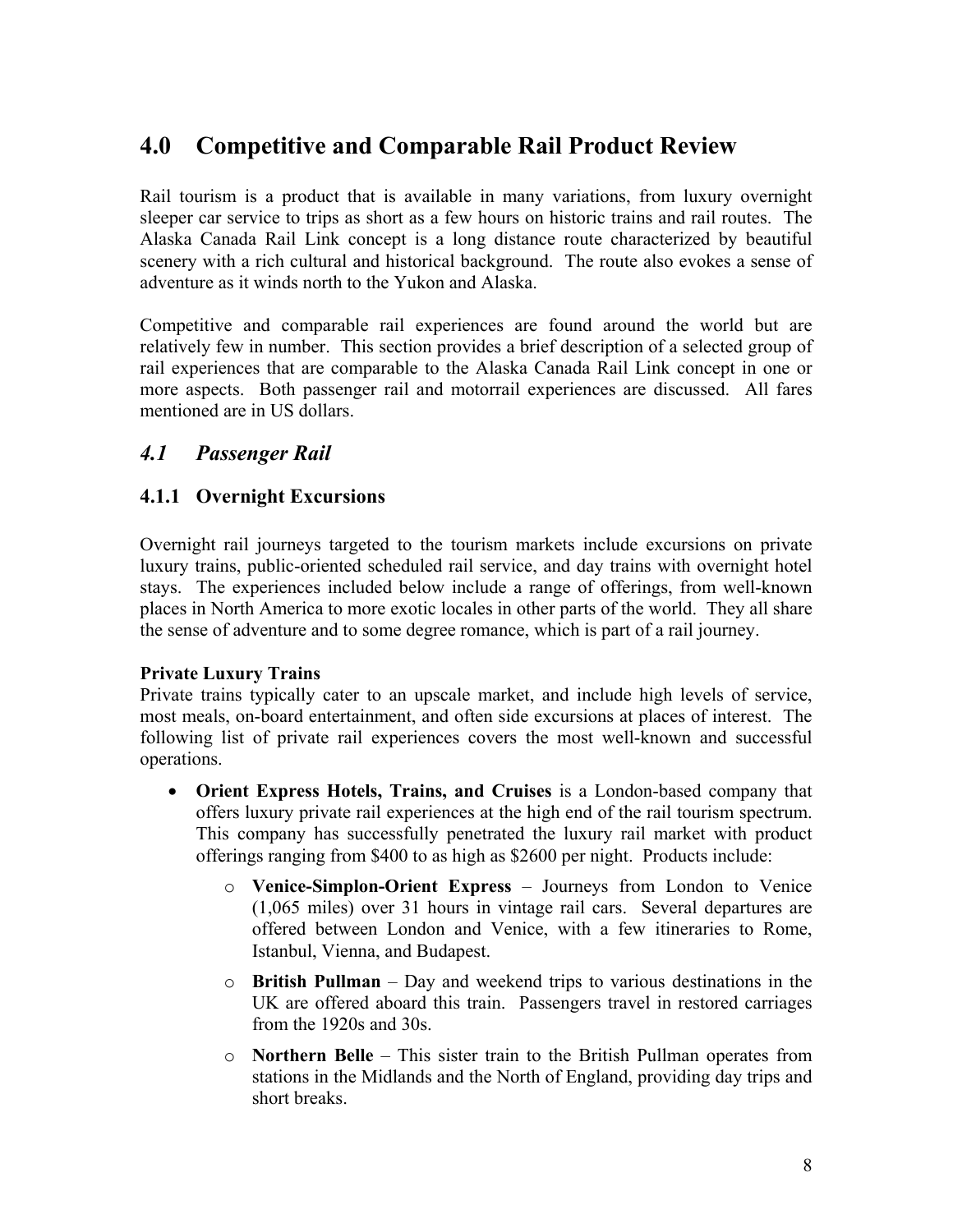- o **The Royal Scotsman** Based in Edinburgh, this luxury train offers one to seven day tours throughout Scotland aboard a specially-built train.
- o **Eastern and Oriental Express** Modeled after the Venice-Simplon Orient Express, this service offers multi-day itineraries in Thailand, Malaysia, and Singapore aboard a modern train designed in a colonial style.
- o **PeruRai**l A relatively recent acquisition for Orient Express, PeruRail operates the "Hiram Bingham", named after the explorer who found Machu Picchu. Day trips are offered between Cuzco and Machu Picchu, and Cuzco and Lake Titicaca. This is one service offered by Orient Express that offers regular rates and "backpacker" rates.
- **Rovos Rail** Based in South Africa, this privately-owned railway company operates regular itineraries between Cape Town and Pretoria. Occasionally itineraries to other locales, such as Tanzania and Namibia, are offered. Rates range from \$500 to over \$1,000 per day.
- **The Blue Train** This train is also based in South Africa and operates between Cape Town and Pretoria. This train has operated as the Blue Train since 1946, but has its origins in 1923. The South African government owns and operates this train through Transnet, the government-owned transportation agency, responsible for all transportation matters in South Africa. Rates are similar to other luxury rail, ranging from \$500 to \$1,000 per day and higher.
- **Shongololo Express** Another Africa-based private rail service, the Shongololo Express offers rail excursions that tour South Africa, with some traversing neighboring countries such as Namibia, Zimbabwe, Botswana, Zambia, Tanzania, Lesotho, and Swaziland. Rates range from \$200 to \$500 per day.
- **Trans-Siberian Express** The longest railway journey in the world, the Trans-Siberian Express, (owned by GW Travel Ltd), traverses Russia (5,771 miles), and offers rail options to Mongolia and China. Rates range from \$400 to \$800 per day.
- **Grandluxe Rail Journeys (formerly American Orient Express)** Based in North America, the former American Orient Express has offered a range of itineraries traversing the U.S. and Canada. New owners are changing the name to Grandluxe Rail Journeys and are operating itineraries in the Western U.S. and Mexico. Rates range from \$400 to \$800 per day.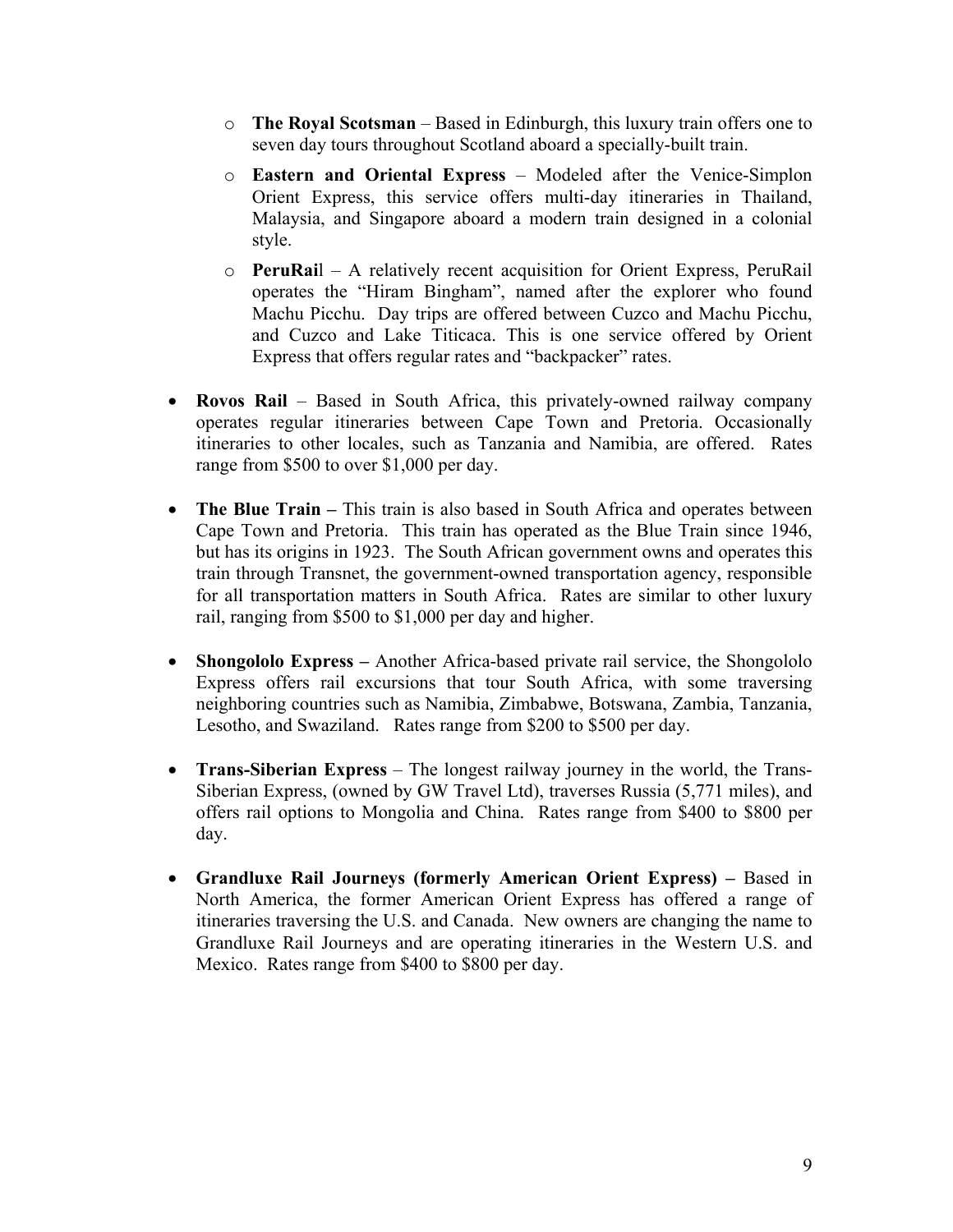### **Scheduled Rail Services**

Scheduled rail services, in this discussion, are often state-owned and provide a range of rail services at a level of service below that of private luxury rail. Fares usually include passage only and, with a few exceptions, no meals. The three rail services mentioned represent a sample of the type of scheduled rail services that offer long-distance routes.

- **VIA Rail** VIA Rail, Canada's national rail service, operates throughout Canada. A classic long-distance route is The Canadian, which offers scheduled service between Toronto and Vancouver. Fares range from \$200 to \$900 per day.
- **Amtrak** Amtrak, the national rail service in the U.S., includes regularly scheduled long-distance rail on a variety of routes traversing the country east and west, north and south. Amtrak is a subsidized service and fares range from \$50 to \$300 per day.
- **Great Southern Railway** This private company operates regularly scheduled long-distance rail service in Australia, east-west between Sidney and Perth (and Melbourne and Perth), and north-south between Adelaide and Darwin. The trains are tourist-oriented and offer three levels of service, from luxury cabins to sleeper seats. Fares range from \$200 to over \$700 per day.

### **Rail Excursions with Hotel Overnights**

• **Rocky Mountaineer Vacations** – A very successful rail excursion product combining long distance rail with overnights in hotels, Rocky Mountaineer Vacations operates between Vancouver and Banff, Jasper, and Calgary. Two classes of service are offered and fares range from \$450 to \$950 per day.

### **4.1.2 Day Excursions**

Many day excursions by rail exist throughout the world. In Alaska and the Yukon there are a handful of rail excursions that demonstrate the high level of market interest in travel by rail.

- **Alaska Railroad** The Alaska Railroad operates between Seward and Whittier to Fairbanks. It offers year-round service between Anchorage and Fairbanks, and seasonal service to Seward and Whittier. The service appeals to tourists, but also provides an important transportation link for Alaskans.
- **Cruise/Tour Rail in Alaska** Over 20 years ago, cruise/tour companies began to offer travel by rail between Anchorage, Denali, and Fairbanks as an alternative to motorcoach travel. These companies built private rail cars that are pulled by the Alaska Railroad. This model has been a great success, and rail travel for cruise/tour passengers in Alaska has become a standard feature on most itineraries.
- **White Pass & Yukon Railroad** This historic railroad, built in 1898, operates on narrow gauge between Skagway, Alaska and Fraser, British Columbia. The three hour tour includes rail one direction and motorcoach the other.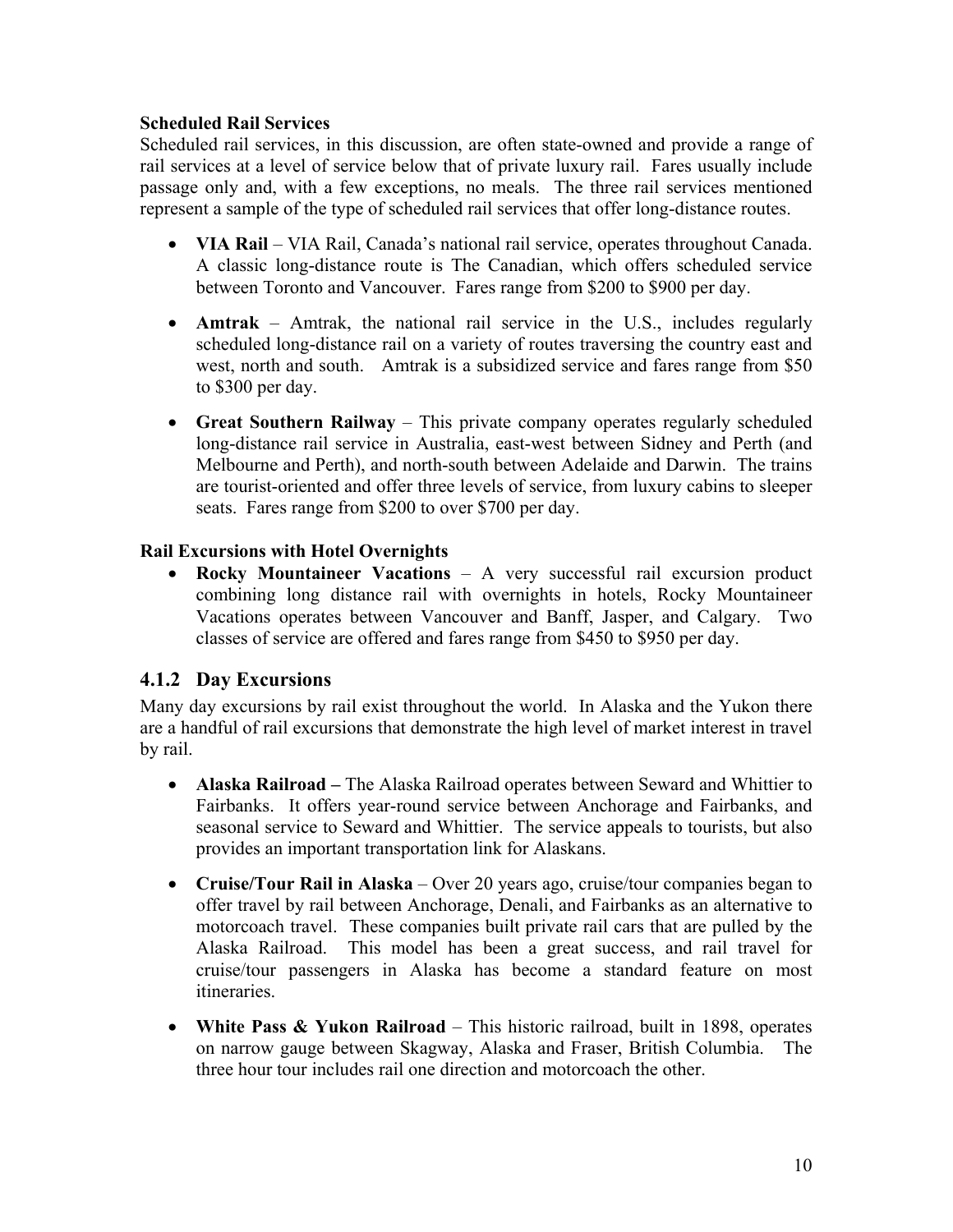### **4.1.3 Fare Comparisons**

The fares of two rail operations have been compared in Table 4.1. The Ghan, which operates between Adelaide and Darwin, was selected for comparison because the excursion is a similar distance to the Alaska Canada Rail route and traverses a remote and somewhat isolated region. The Ghan offers three levels of service:

- Gold Kangaroo Deluxe sleeper cabins with shower, toilet, wash basin, meals included.
- Red Kangaroo Sleeper Cabin Standard sleeper cabin (upper/lower), with wash basin. Toilet and shower facilities at the end of the carriage. Meals available for purchase.
- Red Kangaroo Daynighter Seats Recliner seat. Washing facilities, toilet and shower at the end of the carriage. Meals available for purchase.

Per diem rates for the Ghan range from \$171 in a daynighter seat to \$713 in Gold Kangaroo service for the two day trip. Children's fares are provided.

The Rocky Mountaineer excursions were selected because they operate in similar terrain to the Alaska Canada Rail route and cater to a mid-to-upscale market. The Rocky Mountaineer does not operate sleeper trains, but uses trains outfitted for day use and provides overnight accommodations in hotels along the route. Two levels of service are offered:

- Gold Leaf Dome cars, dining room, meals included, moderately-priced hotel accommodations.
- Red Leaf Picture windows, meal service at seat, moderately-priced hotel accommodations.

Fares range from \$450 to \$950 per day, depending on the service level chosen.

| <b>Sample Passenger Fares - 2006</b>                 |                 |                      |                       |                  |                                 |                                       |  |  |
|------------------------------------------------------|-----------------|----------------------|-----------------------|------------------|---------------------------------|---------------------------------------|--|--|
| <b>Per Diem</b><br>Comparisons(US\$)                 | <b>Distance</b> | <b>Time</b><br>(hrs) | <b>Time</b><br>(days) | Gold<br>Kangaroo | <b>Red</b><br>Kangaroo<br>Cabin | <b>Red</b><br>Kangaroo<br><b>Seat</b> |  |  |
| Ghan - Adelaide to Darwin                            | 1862 miles      | 47.25                | 2.0                   |                  |                                 |                                       |  |  |
| Adult                                                |                 |                      |                       | \$713            | \$542                           | \$171                                 |  |  |
| Child/Student                                        |                 |                      |                       | \$485            | \$321                           | \$77                                  |  |  |
| Rocky Mountaineer -<br>Vancouver to Jasper<br>Adult  | 528 miles*      |                      | 1.4                   | \$893            | \$446                           | <b>NA</b>                             |  |  |
| Rocky Mountaineer -<br>Vancouver to Calgary<br>Adult | 604 miles*      |                      | 1.5                   | \$941            | \$476                           | <b>NA</b>                             |  |  |

Table 4.1

*\*Miles are road miles from Mapquest.com. Actual rail miles may differ slightly.*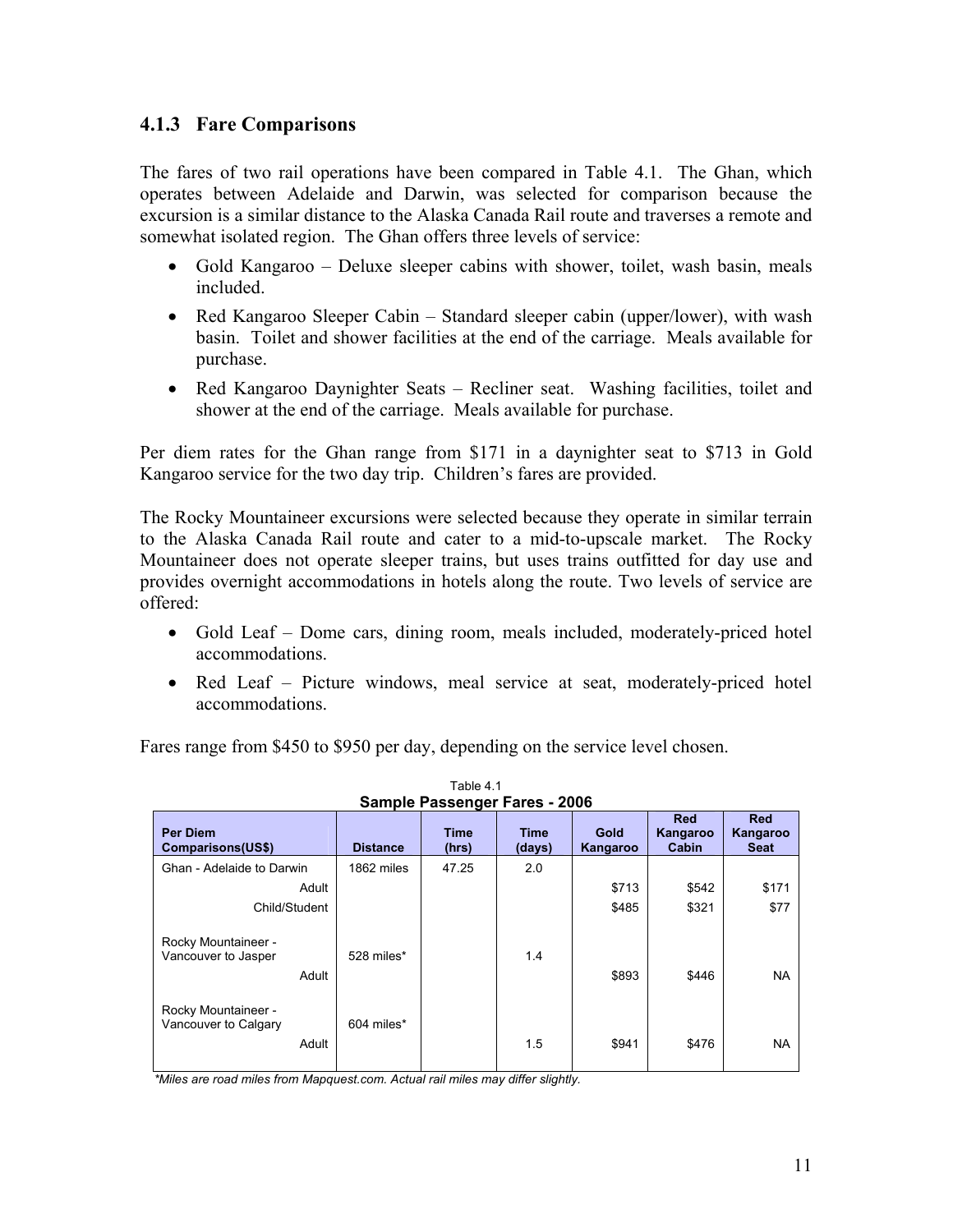## *4.2 Motorrail*

Motorrail is another option to consider for the Alaska Canada Rail Link. Three motorrail services have been selected for comparison, one in Australia, one in the U.S., and one in Europe:.

- .**The Ghan** The Ghan, which operates between Adelaide and Darwin, takes cars, camper vans/trailers, and SUVs. Larger vehicles are charged slightly more than smaller ones.
- **Amtrak** A very popular service for Amtrak, the Autotrain between Virginia and Florida, operates daily. Of the three services compared, the Amtrak fares are the lower per mile.
- **SNCF** The national railroad of France, the SNCF offers motorrail on selected routes. These routes have proved very popular with travelers, particularly during busy holiday times when the autoroutes are very crowded. Of the three services, the SNCF motorrail rates are the highest.

| Table 4.2<br><b>Sample Vehicle Fares</b> |                 |       |                  |  |  |  |
|------------------------------------------|-----------------|-------|------------------|--|--|--|
| <b>Fare Comparisons(US\$)</b>            | <b>Distance</b> | Fare  | <b>Fare/Mile</b> |  |  |  |
| The Ghan - Adelaide to Darwin            | 1862 miles      |       |                  |  |  |  |
| Motorrail (up to 5.5 m)                  |                 | \$613 | \$0.33           |  |  |  |
| Motorail (5.5 to 7m)                     |                 | \$690 | \$0.37           |  |  |  |
|                                          |                 |       |                  |  |  |  |
| Amtrak – Lorton, VA to Sanford,<br>FL    | 860 miles       |       |                  |  |  |  |
| Auto                                     |                 | \$149 | \$0.16           |  |  |  |
| Van/SUV                                  |                 | \$296 | \$0.34           |  |  |  |
| Motorcycle                               |                 | \$109 | \$0.13           |  |  |  |
| SNCF - Paris to Nice                     | 584 miles       |       |                  |  |  |  |
| Auto                                     |                 | \$204 | \$0.35           |  |  |  |
| SUV/Van                                  |                 | \$237 | \$0.41           |  |  |  |
| Motorcycle                               |                 | \$122 | \$0.21           |  |  |  |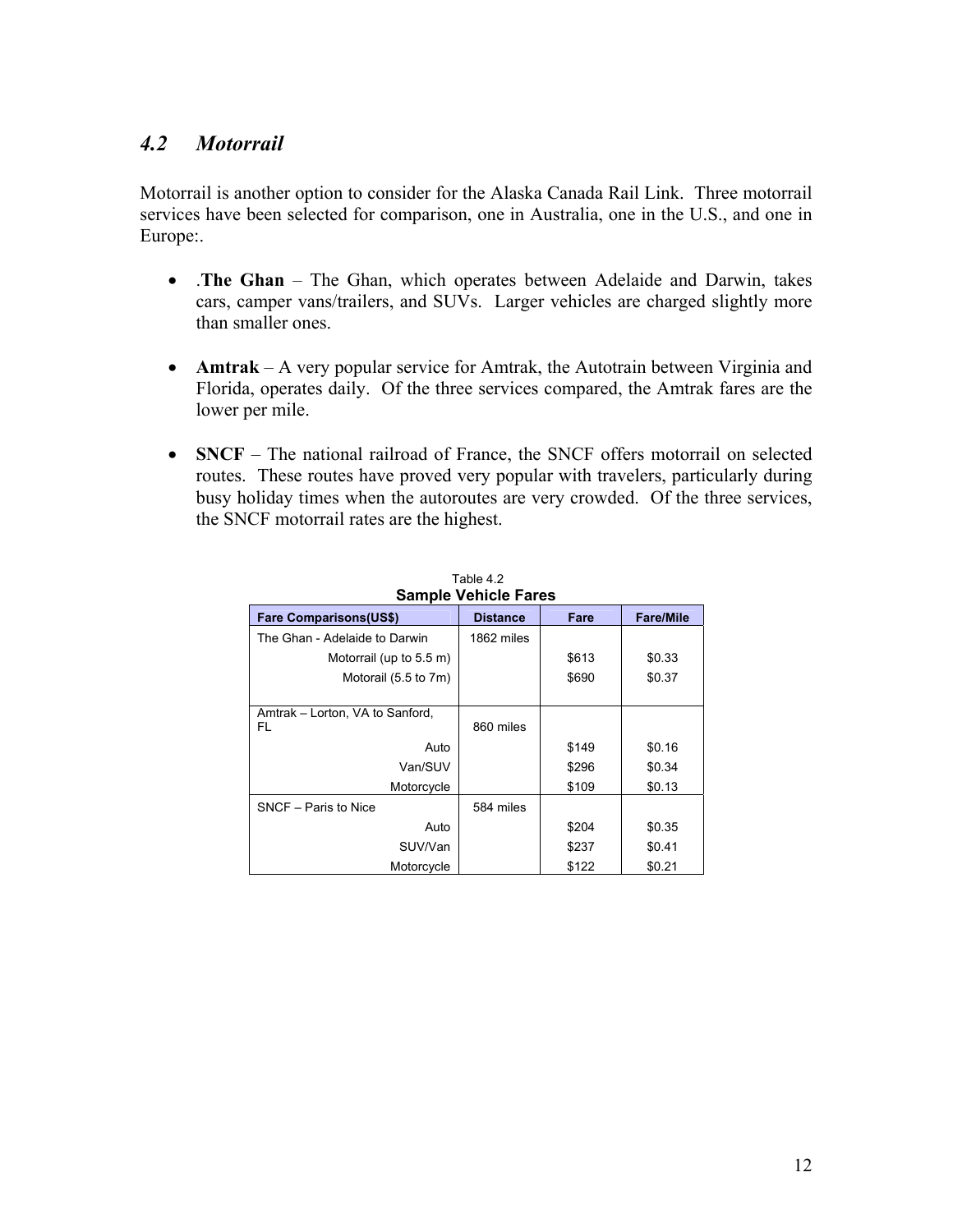## **5.0 Resident Populations**

While the tourist market will provide the largest pool of potential train users, the residents of the northern areas including Northern BC, the Yukon, and Alaska may also have occasion to ride the train. While few in number, residents of the region may rely on train service to travel long distances, particularly during the winter months.

### *5.1 Alaska Population Trends*

The number of Alaska residents was estimated at 663,661 in 2005. Alaska's population is not large but it has grown steadily for several decades. From 1990 to 2005, population growth has averaged between 1.2% and 1.3% annually. Average annual growth since 2000 has been steady at 1.2%.

| <b>Alaska Population</b><br>Growth | 1990    | 2000    | 2001    | 2002    | 2003    | 2004    | 2005    |  |  |
|------------------------------------|---------|---------|---------|---------|---------|---------|---------|--|--|
| Alaska Total                       | 550,043 | 626.931 | 632,249 | 640,699 | 648,510 | 657,755 | 663,661 |  |  |
|                                    |         |         |         |         |         |         |         |  |  |
| Anchorage - Mat-Su                 | 266,021 | 319,605 | 325.824 | 333,031 | 337,672 | 348.500 | 352,282 |  |  |
| <b>Gulf Coast Region</b>           | 64,063  | 73,799  | 73.804  | 74.259  | 76,330  | 74,791  | 74,904  |  |  |
| Interior Region                    | 92,111  | 97,417  | 98,119  | 99,055  | 97,428  | 99,793  | 102,005 |  |  |
| Northern Region                    | 20.380  | 23.789  | 23.735  | 23,840  | 24.145  | 23.916  | 23,669  |  |  |
| Southeast Region                   | 68.989  | 73,082  | 72.128  | 71,935  | 72.673  | 70.964  | 70,822  |  |  |
| Southwest Region                   | 38,479  | 39,239  | 39,064  | 39,362  | 40,262  | 39,791  | 39,979  |  |  |

Table 5.1 **Alaska Population Growth 1990 to 2005** 

*Source: Alaska Department of Labor and Workforce Development; Research and Analysis Section.* 

While Alaska's population has been growing at a slow, steady pace, the state experienced very high level of migration. Between 12% and 13% of Alaska's residents either move to (in migration) or move from (out migration) the state each year. Some reasons for large migration figures are the military rotations and workers coming to Alaska for short term employment in the construction, fishing, and tourism industries. Migrating population does represent a potential market for the Alaska Canada Rail Link.

| <b>Alaska Migration</b><br>1996 to 2000 | In<br><b>Migration</b> | Out<br><b>Migration</b> | <b>Gross</b><br><b>Migration</b> | <b>Popoulation</b> | <b>Gross</b><br><b>Migration</b><br>Rate |
|-----------------------------------------|------------------------|-------------------------|----------------------------------|--------------------|------------------------------------------|
| 2000                                    | 38,776                 | 40,348                  | 79,124                           | 626,931            | 12.6%                                    |
| 1999                                    | 39,885                 | 42,222                  | 82,107                           | 622,000            | 13.2%                                    |
| 1998                                    | 40.974                 | 40,829                  | 81,803                           | 617,082            | 13.3%                                    |
| 1997                                    | 41,476                 | 44.477                  | 85,953                           | 609,655            | 14.1%                                    |
| 1996                                    | 40,282                 | 44,023                  | 84,305                           | 605,212            | 13.9%                                    |
| Five Year Average                       | 40,279                 | 42,380                  | 82,658                           | 616.176            | 13.4%                                    |

Table 5.2 **Alaska Migration Rates – 1996 to 2000** 

*Source: Alaska Department of Labor and Workforce Development; Research and Analysis Section, U.S. Census 2000*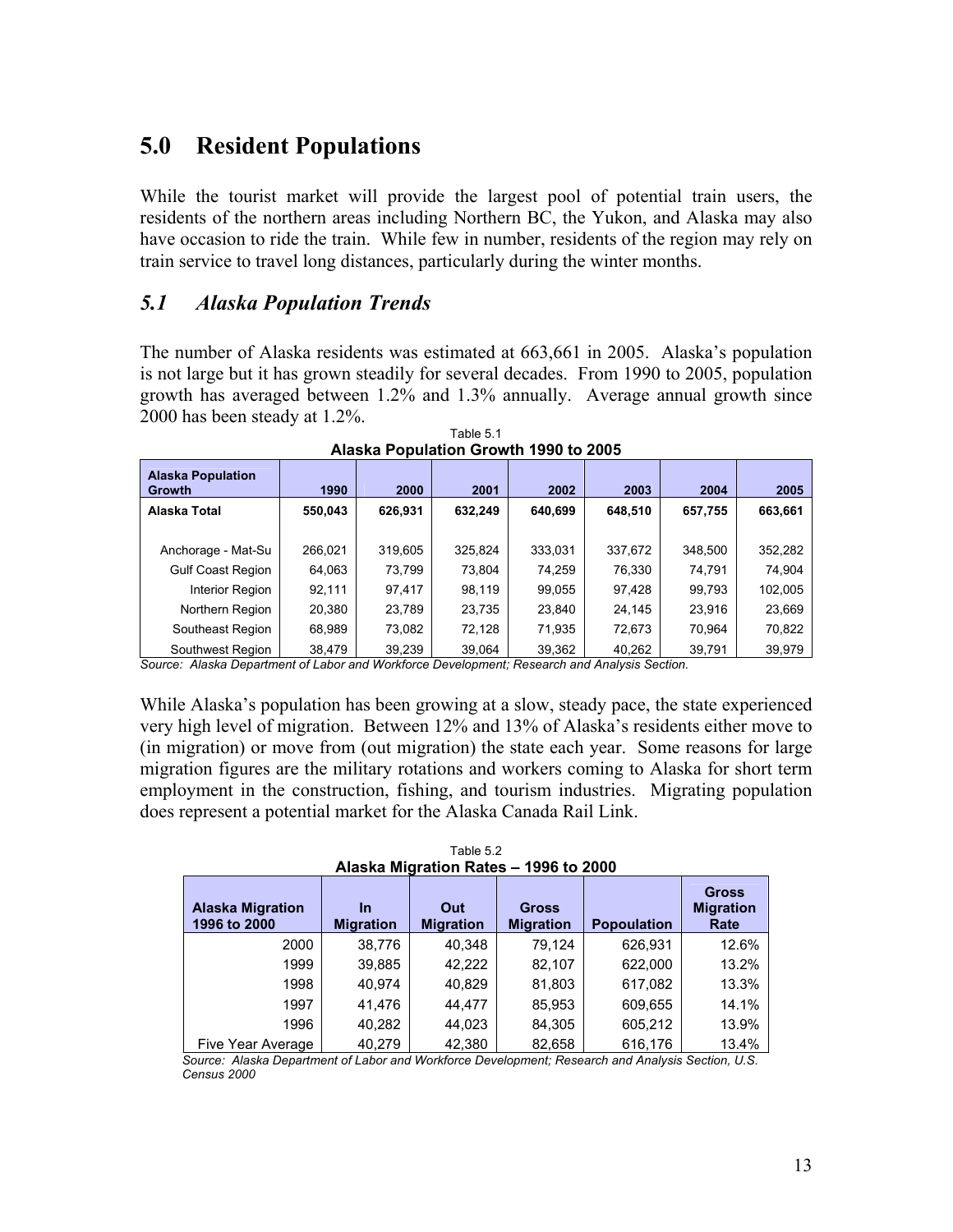The Alaska population is projected to continue its growth trend. The Alaska Department of Labor and Workforce Development has developed projections of the Alaska population at three levels. The low case projects population to reach nearly 700,000 residents, the mid case projects nearly 750,000 residents, and the high case nearly 800,000 residents in the next ten years.



Figure 5.1 **Alaska Population Projections – 2006 to 2015** 

## *5.2 Yukon and Northern BC Population Trends*

Populations of Yukon and Northern BC are relatively small, with Yukon's population at 31,222 and Northern BC's at 144,000 in 2001, the date of the last census. Yukon's population increased nearly 9% over the previous census in 1996, while Northern BC's decreased 3.4% during the same period.



Figure 5.2 **Yukon and Northern BC Populations** 

*Source: Alaska Department of Labor and Workforce Development; Research and Analysis Section* 

*Source: Statistics Canada*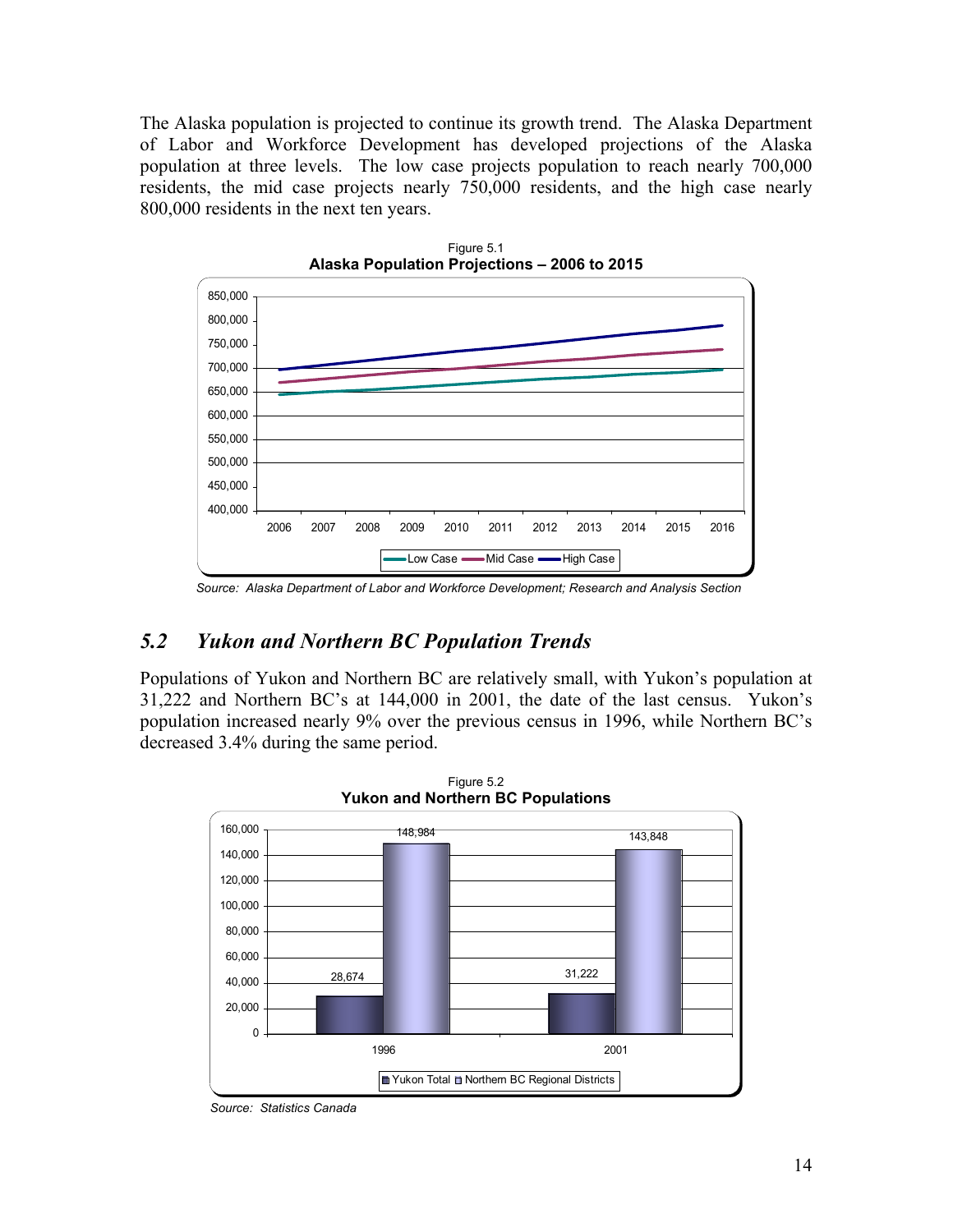Yukon's migration rate was 9.2% in 2001 and 8.1% in 2005, slightly lower than Alaska's. Migration rates for the Northern BC areas for 2001 and 2005 were slightly higher,  $10\%$  and  $11.4\%$  respectively.

| Yukon and Northern BC Migration Rates - 2001 and 2005 |      |                                  |                   |                                          |  |  |
|-------------------------------------------------------|------|----------------------------------|-------------------|------------------------------------------|--|--|
|                                                       |      | <b>Gross</b><br><b>Migration</b> | <b>Population</b> | <b>Gross</b><br><b>Migration</b><br>Rate |  |  |
| Yukon                                                 |      |                                  |                   |                                          |  |  |
|                                                       | 2005 | 2,552                            | 31,587            | 8.1%                                     |  |  |
|                                                       | 2001 | 2,878                            | 31,222            | 9.2%                                     |  |  |
| Northern BC                                           |      |                                  |                   |                                          |  |  |
|                                                       | 2005 | 15,544                           | 155,984           | 10.0%                                    |  |  |
|                                                       | 2001 | 16,422                           | 143,847           | 11.4%                                    |  |  |

*Source: Yukon Government/BC Stats.* 

Population projections for the Yukon provided by the Yukon Government show three scenarios. In the low case, the population shows a decline of 6.2% from 2001 to 2015; the base case, an increase of 4.4% during the same period; and in the high case, an increase of 15.6%. For Northern BC, one population projection is provided by BC Stats, which shows growth from 2001 to 2015 of 8.4%.

Table 5.4 **Yukon Population Projections - 2015 2001 2015 % Change 2001 to 2015 Average Annual Change**  Low Case  $\begin{array}{|c|c|c|c|c|c|c|c|} \hline \end{array}$  31,222 29,285 -6.2% -6.2% -0.5% Base Case 31,222 32,610 4.4% 0.3% High Case 31,222 36,088 15.6% 1.0%

*Source: Yukon Government*

| Table 5.5                                        |  |  |  |  |
|--------------------------------------------------|--|--|--|--|
| <b>Northern BC Population Projections - 2015</b> |  |  |  |  |

|                    | 2001    | 2015    | % Change<br>2001 to<br>2015 | Average<br>Annual<br>Change |
|--------------------|---------|---------|-----------------------------|-----------------------------|
| <b>Northern BC</b> | 143.848 | 155.984 | 8.4%                        | 0.5%                        |
|                    |         |         |                             |                             |

*Source: BC Stats*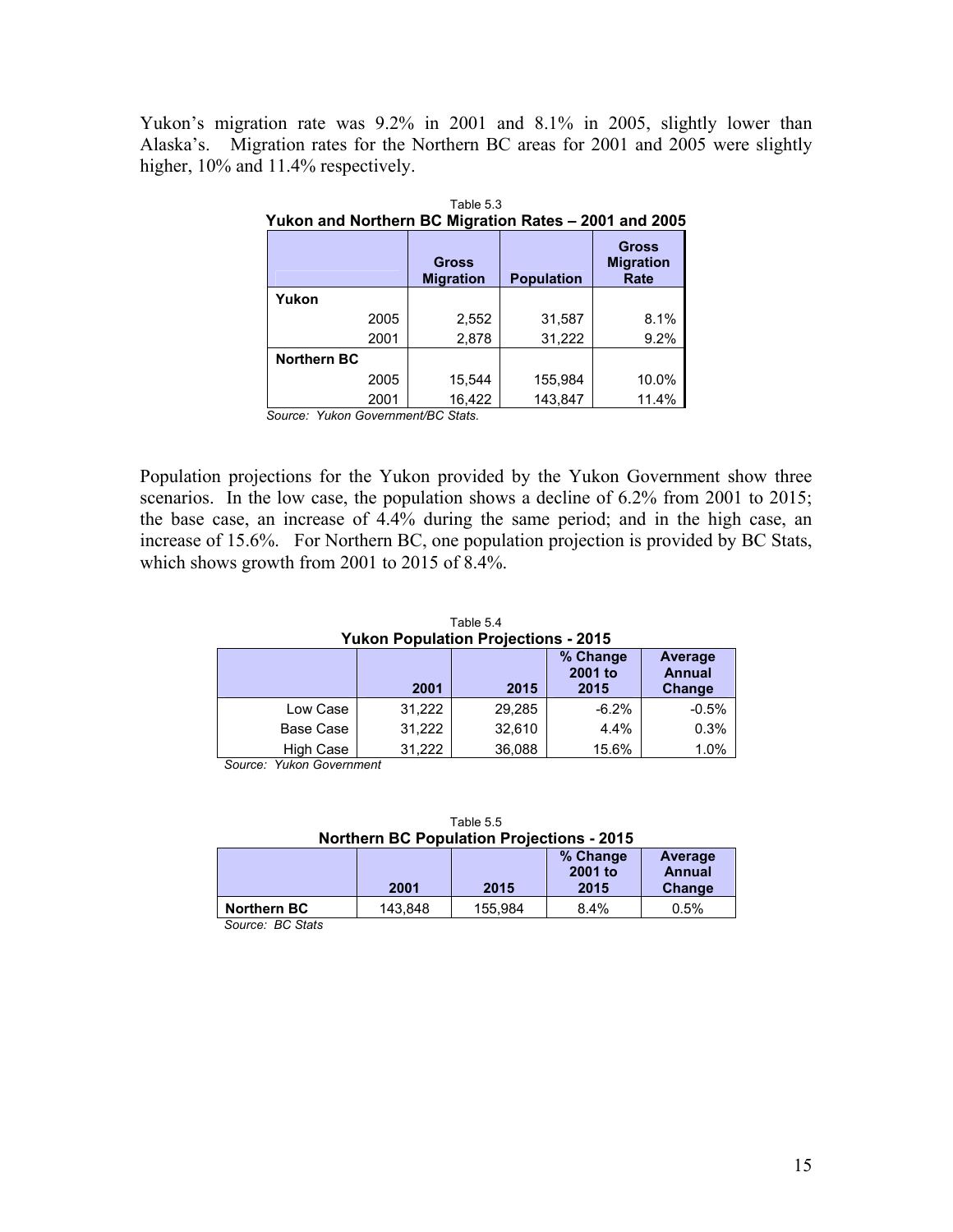## **6.0 Passenger Rail Revenue Projections**

Revenue projections for the Alaska Canada Rail Link passenger rail service have been prepared based a set of assumptions developed for this purpose. This section outlines the assumptions and provides a summary of the potential revenue opportunity from a passenger rail service. The primary assumption underlying these revenue projections is that the passenger rail is operated by the owner of the railroad, with 2015 as the base year for the projections.. The passenger rail could also be operated by a private company, with the railroad owner charging fees to use the track. (Whether the passenger rail is owned by the railroad or by a private company, it is useful to understand the revenue opportunity presented by a passenger rail service. Track fees generated by a private rail operation paid to the railroad are directly related to the potential total revenue of the operation).

These assumptions are the basis of a revenue model that is summarized in this section. The revenue model has been prepared in MS Excel and accompanies this report.

## *6.1 Assumptions*

### **6.1.1 Market Assumptions**

The market for the Alaska Canada Rail Link will include:

- **Existing Alaska and Yukon tourists/visitors** The greatest volume potential for the rail link is likely from the existing Alaska and Yukon tourist/visitor market. Projections of the market volume prepared for this study suggest that nearly two million visitors will come to the Alaska/Yukon region annually by 2015.
- **Alaska, Yukon, (and possibly Northern BC residents)** The combined Alaska/Yukon resident populations mid-level projections for 2015 suggest a population base in the region of 786,247. The estimated average migration rate assumption for Alaska and the Yukon in 2015 is nearly 10%, based on past migration rates.
- **Stimulated market** The stimulated market is a group of new visitors to Alsaka and the Yukon who would be motivated to visit the region by the opportunity to take the train. The size of this market is unknown, but it can be assumed that the addition of the rail service would stimulate interest in the rail travel market.

In the absence of primary market research to measure the market interest and buying potential of the rail service among these markets, assumptions have been made to estimate the potential rail volume opportunity. Low, mid, and high case assumptions have been generated at a very basic level using conservative rates of market capture. These market capture rates are based on an analysis of the different types of visitors to the region and assumptions about the percent of the market that might be "captured" or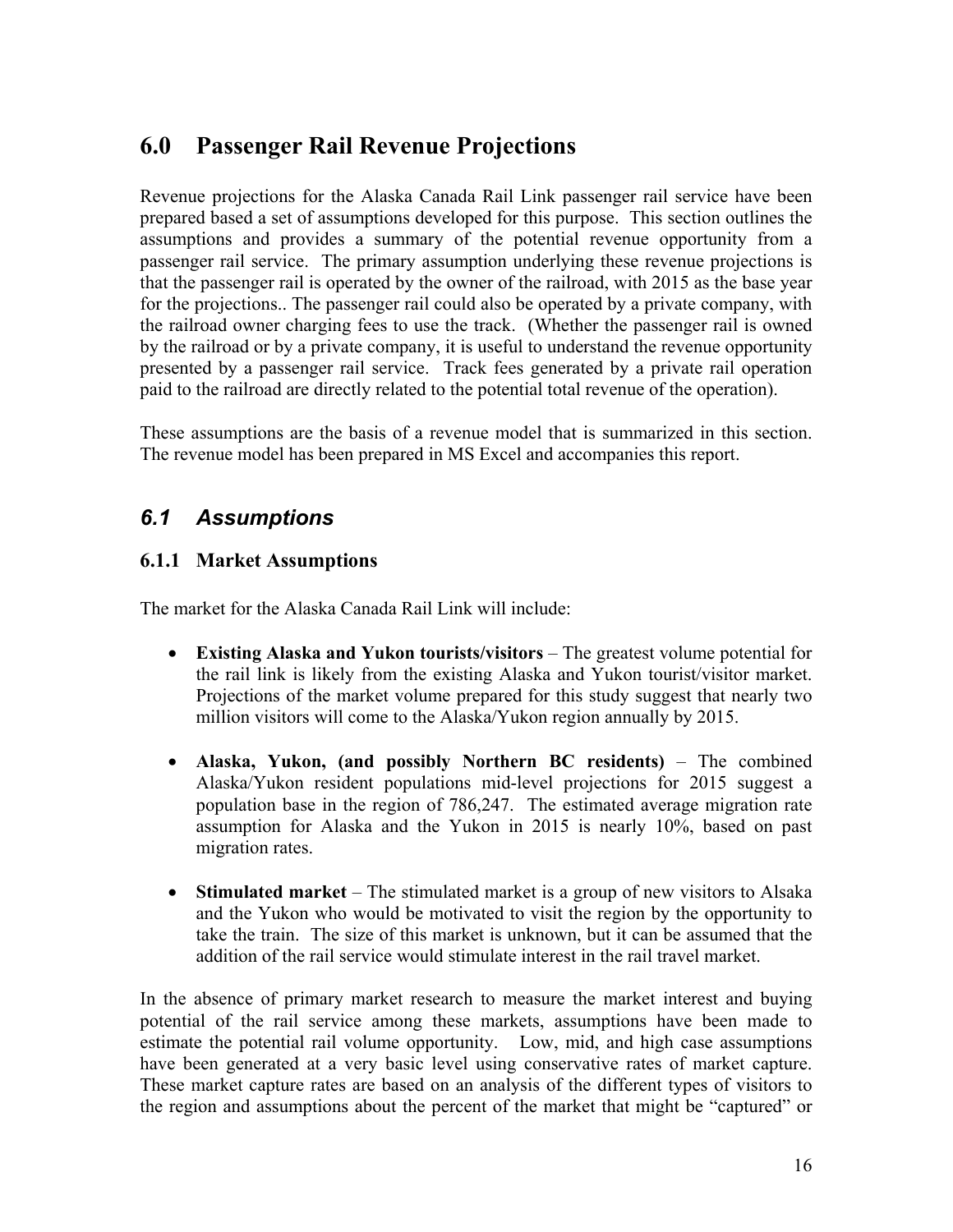"converted" to take the train. For the low case 0.5% overall market capture was estimated, the mid case 1.0% and the high case 1.5%. The size of the potential volume of travelers using a passenger rail service is estimated at 14,200 in the low case, 28,400 in the mid case and 56,300 in the high case.

| Alaska Canada Rail Travel Volume Estimates - 2015 |                                 |                 |                 |                  |  |  |
|---------------------------------------------------|---------------------------------|-----------------|-----------------|------------------|--|--|
|                                                   | <b>Estimated</b><br>Volume 2015 | <b>Low Case</b> | <b>Mid Case</b> | <b>High Case</b> |  |  |
| Alaska/Yukon Tourists/Visitors                    | 1,973,205                       | 9.866           | 19.732          | 39.464           |  |  |
| Alaska/Yukon Population                           | 766.247                         | 3.831           | 7.662           | 15.325           |  |  |
| <b>Stimulated Demand</b>                          |                                 | 500             | 1.000           | 1.500            |  |  |
| <b>TOTAL</b>                                      | 2,739,452                       | 14.197          | 28,395          | 56.289           |  |  |

| Table 6.1                                         |  |  |  |  |  |
|---------------------------------------------------|--|--|--|--|--|
| Alaska Canada Rail Travel Volume Estimates - 2015 |  |  |  |  |  |
|                                                   |  |  |  |  |  |

Potential volume estimates are further analyzed by seasonality. Seasonal volumes are reflected in Table 62, using the assumption that 90% of travel will occur during the summer months, based on visitor travel patterns.

|                                                            |  | Table 6.2 |  |  |
|------------------------------------------------------------|--|-----------|--|--|
| Alaska Canada Rail Travel Volume Seasonal Estimates - 2015 |  |           |  |  |
|                                                            |  |           |  |  |

| Alasha Vallaya Iyali Tiavci Vulullic Ucasullal Lsullialcs - Zu Iy |                    |        |        |             |
|-------------------------------------------------------------------|--------------------|--------|--------|-------------|
|                                                                   | <b>Seasonality</b> | Low    | Mid    | <b>High</b> |
| Summer                                                            | 90%                | 12.778 | 25.555 | 38.333      |
| Winter                                                            | 10%                | .420   | 2.839  | 4.259       |

It should be noted that these estimates are very rough and serve to provide an indication of the market size for the Alaska Canada Rail. These volume estimates provide a basis for designing the passenger rail product. More detailed primary market research, which should include surveys of the potential markets, is needed in the next phases of the project to refine these estimates.

### **6.1.2 Service Assumptions**

The market estimates in the previous section provide guidance for the service assumptions. Service assumptions include:

- Type of service
- Train routing
- Dates of passenger rail operations
- Frequency of service
- Route mileage
- Total running time
- Train capacity
- Occupancy and parent/child ratios
- Passenger capacity distribution and classes of service
- Motorrail service
- Private Rail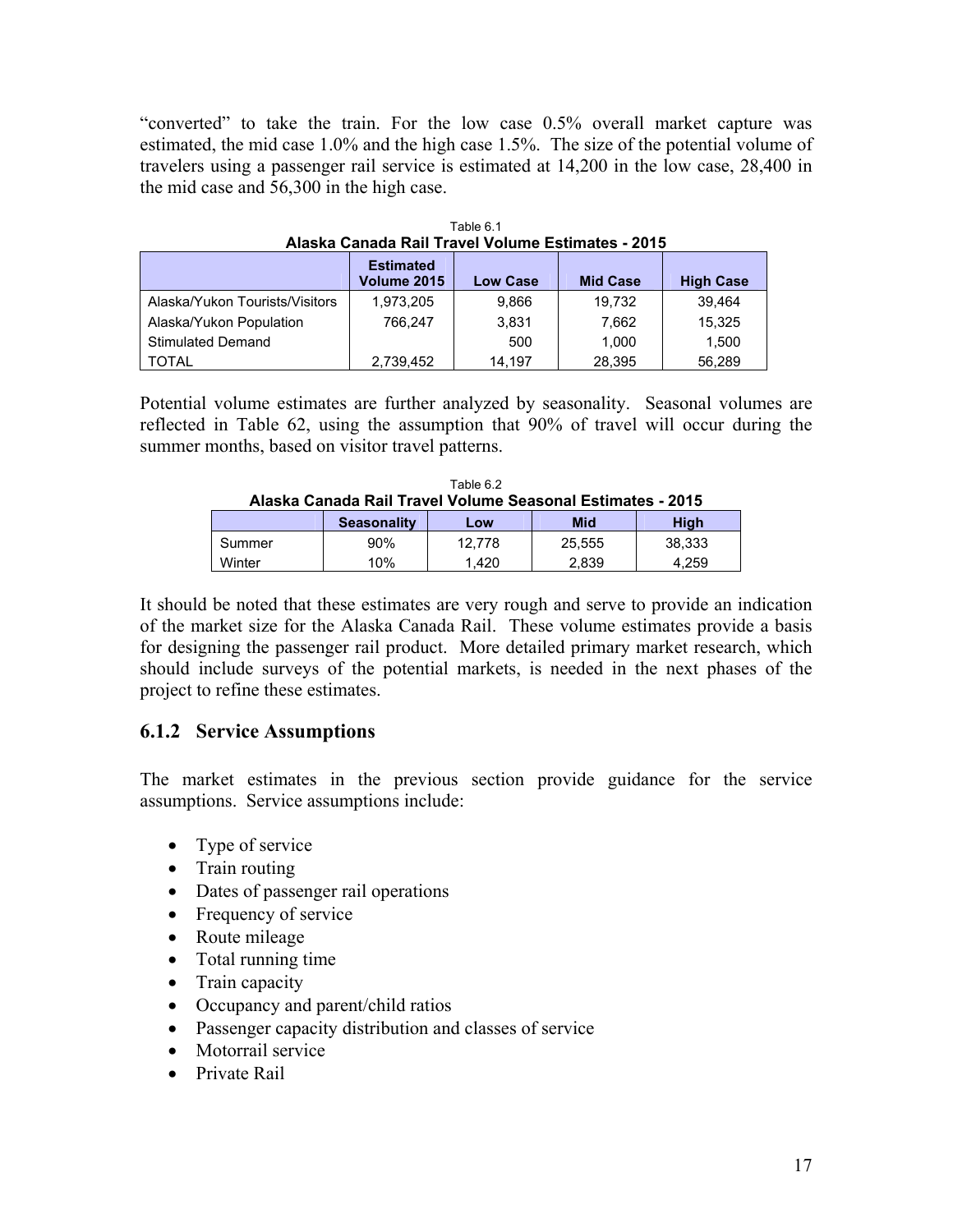### **Type of Service**

The type of service assumed in the model is scheduled service in summer and winter, and private rail operations to be operated by a cruise/tour company in summer only. The summer service operates between Vancouver and Fairbanks. The winter service operates between Prince George and Fairbanks.

#### **Train Routing**

The Alaska Canada Rail Link feasibility project examined several routing options for the rail service. The routing assumption provided in this analysis is the routing assumption selected for financial analysis. This routing included Prince George, Hazelton, Watson Lake, Carmacks, Alaska Border (at either Ladue River or Beaver Creek), Delta Junction and Fairbanks. During the summer months the service is targeted to the tourist/visitor market, therefore the train would need to be accessible in a major transportation center. Therefore, the service is assumed to begin in Vancouver, adding approximately 500 miles to the journey. During the winter months, the service is targeted to a regional and migration markets, therefore it would be based in Prince George.

#### **Dates of Passenger Rail Operations**

The rail service examined in this study is assumed to operate year-round, with summer seasonal service operating May 15 to September 15, and winter service operating September 16 to May 14.

#### **Frequency of Service**

Three cases are presented in the analysis, a low, mid, and high case for service levels. Assumptions are made regarding how many times the train operates per week in each direction. For scheduled service, the low case shows the rail operating once a week in both the summer and winter. The mid case shows the rail operating once a week in the summer and winter, plus a second train would operate during the peak summer period of June through August. The high case shows rail operating twice a week during the summer months and once a week during the winter months.

#### **Route Mileage**

The route included two options between Carmacks and the Alaska border with slight mileage differences. The average mileage of the two routes was used in the analysis.

#### **Total Running Time**

The total running time for the route is based on the average speeds for each segment of the route. There are three management strategies that vary by the track speed. Management Strategy 1 is a slower track, Management Strategy 2 is a slightly faster track, and Management Strategy 3 is an even faster track. The revenue analysis has been developed for each management strategy.

#### **Train Capacity**

The train capacity for the summer is 317 passengers and for the winter 109 passengers. The size of the train can vary depending on the number of passengers booked, but for the purposes of this analysis, the train size was kept constant in each season.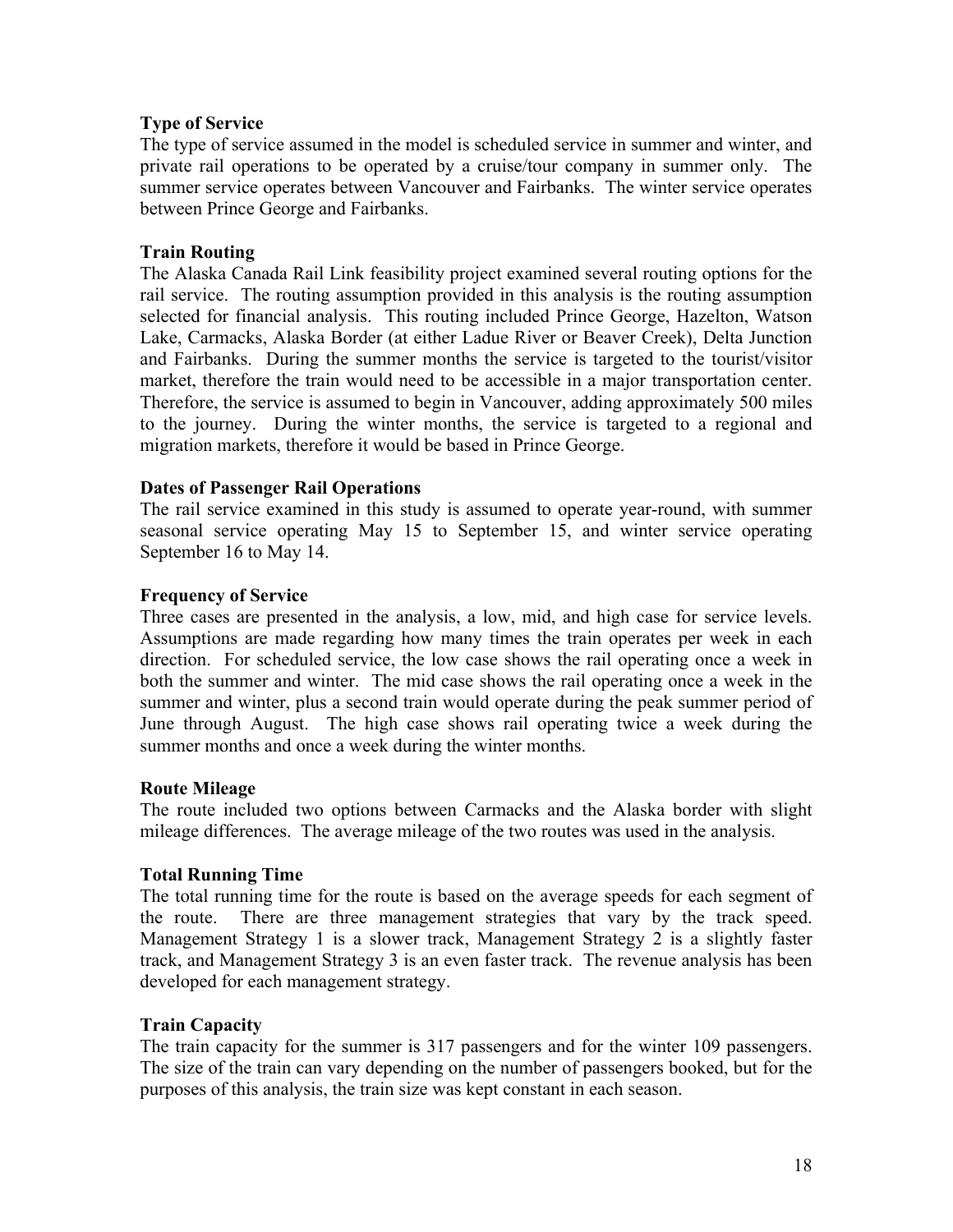### **Occupancy and Parent/Child Ratios**

Various occupancy levels were assumed for the low, mid and high cases by season. The ratio of adults to children was assumed to be 90% to 10%.

#### **Passenger Capacity Distribution and Classes of Passenger Service**

The train is designed with three classes of service to serve the different markets that may be interested in the trip. Passengers are distributed in three classes of service; 38% in Class 1, 42% in Class 2, and 21% in Class 3. The table below outlines the proposed classes of service.

| Proposed Classes of Passenger Service - Alaska Canada Rail Link |                                    |                                               |  |  |
|-----------------------------------------------------------------|------------------------------------|-----------------------------------------------|--|--|
| <b>On-Board Services</b>                                        | <b>Facilities</b>                  | <b>Food &amp; Beverage</b>                    |  |  |
| Class 1                                                         | Toilet, shower in cabin            | Meals included in fare, restaurant car dining |  |  |
| Twin sleeper berth - 2 lower                                    | Wash basin in cabin                | Beverages available for purchase              |  |  |
|                                                                 | Class 1 Lounge Car                 | Tea & coffee complimentary                    |  |  |
|                                                                 | Class 1 Restaurant Car             |                                               |  |  |
| Class 2                                                         | Toilet, shower at end of car       | Meals for purchase                            |  |  |
| Twin sleeper - upper/lower                                      | Wash basin in cabin                | Beverage for purchase                         |  |  |
|                                                                 | Lounge car shared with Class 3     |                                               |  |  |
|                                                                 | Restaurant car shared with Class 3 |                                               |  |  |
| Class 3                                                         | Toilet, shower at end of car       | Snacks/meals for purchase                     |  |  |
| Upright seat                                                    | Lounge car shared with Class 2     | Beverages for purchase                        |  |  |
| (reclines for sleeping)                                         | Restaurant car shared with Class 2 |                                               |  |  |

Table 6.3

### **Motorrail Service**

Motorrail service is included in the assumptions. Motorrail involves rail cars that are able to accommodate automobiles, camper vans, SUVs, and pick-up trucks.

### **Private Rail**

Private rail service assumptions include the train capacity, number of trains per week in each direction, seasonality, and trip length. Private rail service is assumed to operate between Whitehorse and Fairbanks.

### **6.1.3 Tariff Assumptions**

### **Passenger and Motorrail Fares**

Passenger and motorrail fares are based on an analysis of similar services and are calculated on a per diem. Tariff assumptions are the same for low, mid, and high cases. The tariff rates in the revenue model can be adjusted to test other tariff assumptions.

### **Track Fees – Private Rail**

Track fees in the revenue analysis are calculated on a per mile basis. Track fees can be manipulated to test other fee assumptions.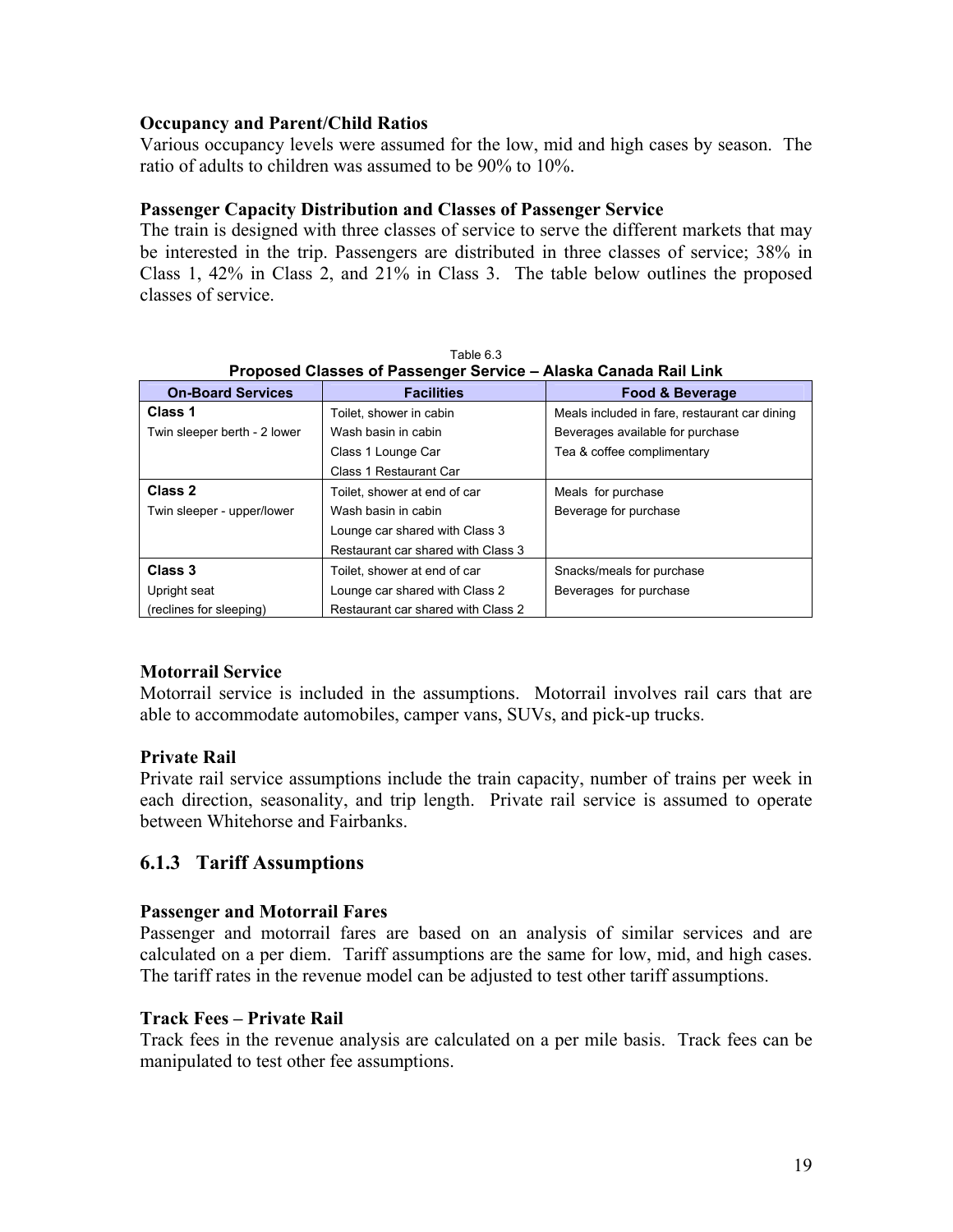### **6.1.4 Ramp Up and Growth Scenarios**

The ramp up period is the time frame for the service to fully penetrate the market to reach the levels projected in the base year. Year 1 is assumed to be 2015. In the low case, the ramp up is five years. In the mid and high cases the ramp up is three years.

Growth scenarios are based on increases in passenger and vehicle volume and fare changes. The low case shows an average increase of 1% annually, the mid case shows a 2% increase annually, and the high case shows a 3% increase annually.

## *6.2 Gross Revenue Projections Base Year*

The base year of operation for the gross revenue projections is the first year when the rail service is fully realizing these projections. There may be a ramp up period before these projections may be realized. Three management strategies were examined for the gross revenue projections. The difference in the management strategies is the type of track that would be built and maintained by the railroad. These strategies are as follows:

- Management Strategy  $1 -$  Slower track with maximum track speed at 60mph.
- Management Strategy 2 Faster track with maximum track speed of 80 mph.
- Management Strategy 3 Fastest track with maximum track speed of 90 mph.

The different management strategies result in different revenue projections, primarily because the passenger fares are based on per day rates. A slower train results in more time on the train and higher passenger revenues. A faster train results in less time on the train and less passenger revenue. Vehicle fares and private rail track use fees are based on mileage and therefore remain constant across all management strategies. Three scenarios were developed for each management strategy, a low, mid, and high case. Table 6.4 presents a summary of revenues for each management strategy, using the midcase scenario.

Using the assumptions in the base model, the total projected revenues range from \$28 million to \$34 million, with most (93%) of the revenue generated during the summer months by passenger, vehicle and private rail service.

Sensitivity analysis can be conducted by manipulating the parameters in the model, such as frequency of train service, train size and configuration, operating dates, occupancy rates, and tariff rates, to assess the effect on the overall projected revenue opportunity.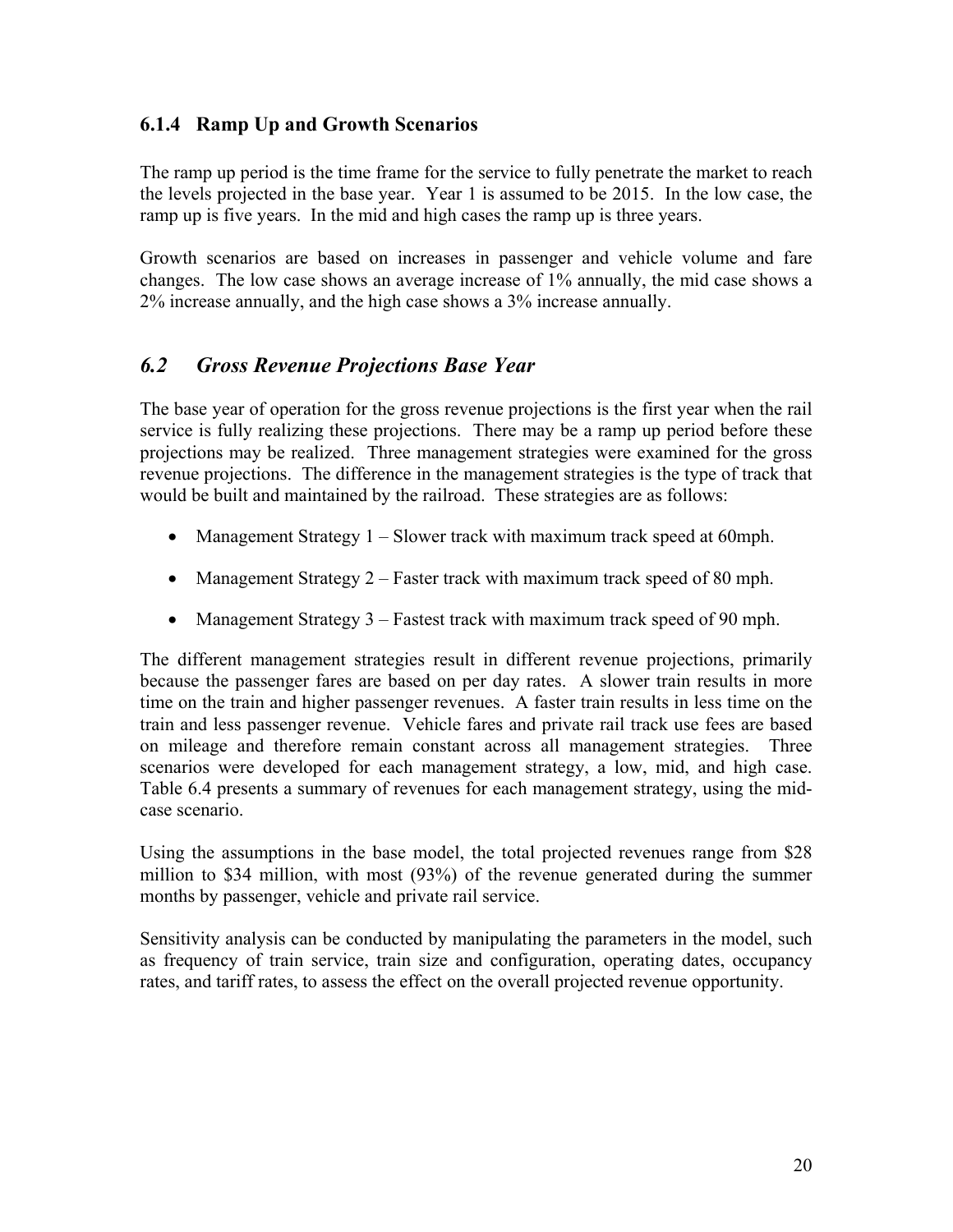|                              | <b>Management</b><br><b>Strategy 1</b> | <b>Management</b><br><b>Strategy 2</b> | <b>Management</b><br><b>Strategy 3</b> |  |
|------------------------------|----------------------------------------|----------------------------------------|----------------------------------------|--|
| <b>Summer</b>                |                                        |                                        |                                        |  |
| Passenger Revenue            | \$26,924,670                           | \$22,535,840                           | \$21,019,576                           |  |
| Vehicle Revenue              | \$3,437,980                            | \$3,437,980                            | \$ 3,437,980                           |  |
| <b>Total Summer Revenue</b>  | \$30,362,650                           | \$25,973,820                           | \$24,457,555                           |  |
| Winter                       |                                        |                                        |                                        |  |
| Passenger Revenue            | \$2,040,862                            | \$1,628,756                            | \$1,486,380                            |  |
| <b>Vehicle Revenue</b>       | \$560,235                              | \$560,235                              | \$560,235                              |  |
| <b>Total Winter Revenue</b>  | \$2,601,097                            | \$2,188,991                            | \$2,046,615                            |  |
| Private Rail - Track Revenue |                                        |                                        |                                        |  |
| Shoulder Season              | \$499,200                              | \$499,200                              | \$499,200                              |  |
| Peak Season                  | \$1,297,920                            | \$1,297,920                            | \$1,297,920                            |  |
| <b>Total Track Revenue</b>   | \$1,797,120                            | \$1,797,120                            | \$1,797,120                            |  |
| <b>ALL REVENUE</b>           |                                        |                                        |                                        |  |
| <b>Summer Revenue</b>        | \$30,362,650                           | \$25,973,820                           | \$24,457,555                           |  |
| <b>Winter Revenue</b>        | \$2,601,097                            | \$2,188,991                            | \$2,046,615                            |  |
| <b>Private Rail</b>          | \$1,797,120                            | \$1,797,120                            | \$1,797,120                            |  |
| <b>TOTAL ALL REVENUE</b>     | \$34,760,867                           | \$29,959,931                           | \$28,301,291                           |  |

Table 6.4 **Passenger and Motorrail Gross Revenue Projections Mid-Case Scenarios – Base Year** 

## *6.3 Ramp Up Period and Growth Factors*

The Alaska Canada Rail Link passenger service would take a few years to fully realize its base year potential projections. The ramp-up period for the low case scenarios is 5 years for summer and winter service and projected to be three years for private rail. For the mid and high case scenarios, the ramp up period is projected to be three years for all types of service.

| <b>Projected Ramp-Up Period</b> |                 |                 |                  |  |
|---------------------------------|-----------------|-----------------|------------------|--|
|                                 | <b>Low Case</b> | <b>Mid Case</b> | <b>High Case</b> |  |
| <b>Ramp Up Period</b>           |                 |                 |                  |  |
| Summer Service                  | 5 years         | 3 years         | 3 years          |  |
| <b>Winter Service</b>           | 5 years         | 3 years         | 3 years          |  |
| <b>Private Rail</b>             | 3 years         | 3 years         | 3 years          |  |

Table 6.5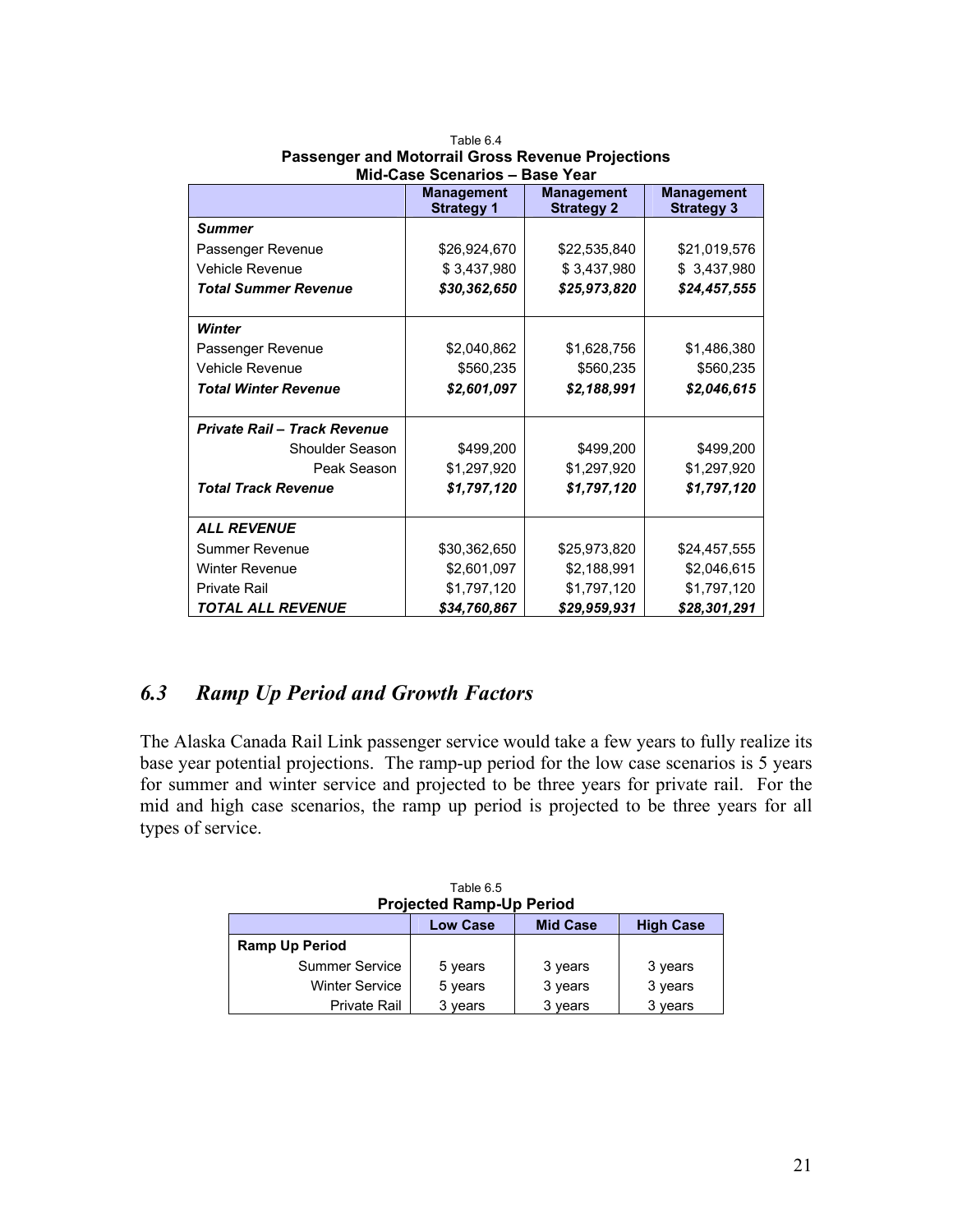Growth factors are projected for the years following the ramp-up period and base year, when the service is projected to be fully realized. For summer and winter service growth factors are based on a combination of increases in passenger/vehicle volumes and fares. For the private rail service, growth factors are based on increases in track fees. The overall projected growth in annual revenue for years one to ten is 2% in the low case, 3% in the mid case, and 3.9% in the high case. Growth in revenue in years 11 and beyond is projected to be less in all scenarios.

| Projected Annual Growth Factors – Years 1 - 10 |                 |                 |                  |  |
|------------------------------------------------|-----------------|-----------------|------------------|--|
|                                                | <b>Low Case</b> | <b>Mid Case</b> | <b>High Case</b> |  |
| <b>Overall Growth Factors</b>                  |                 |                 |                  |  |
| Years 1 to 10                                  | $2.0\%$         | 3.0%            | 3.9%             |  |
| Years 11 and beyond                            | 1.0%            | 2.0%            | 3.0%             |  |

| Table 6.6                                             |  |  |  |  |
|-------------------------------------------------------|--|--|--|--|
| <b>Projected Annual Growth Factors - Years 1 - 10</b> |  |  |  |  |
|                                                       |  |  |  |  |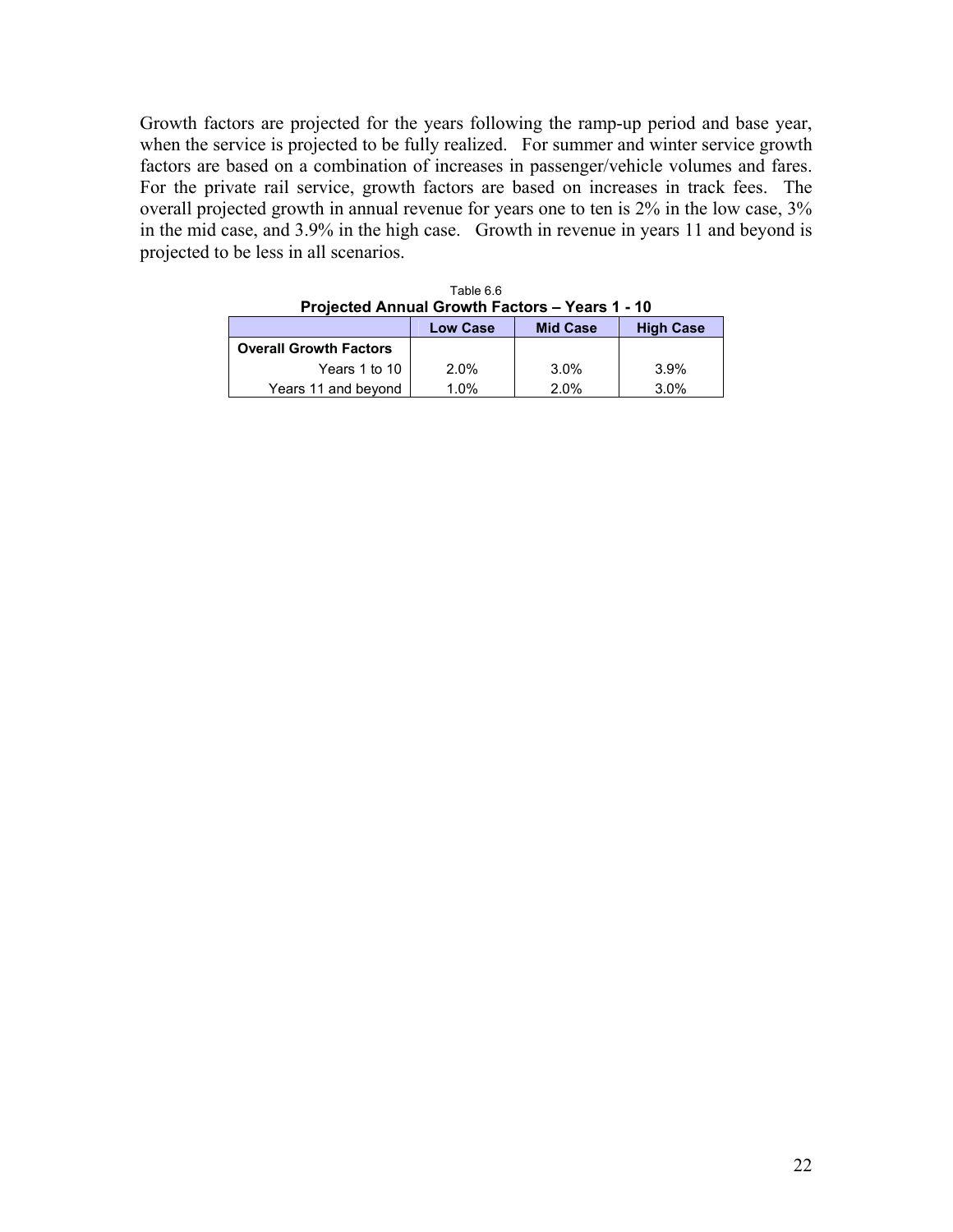## **7.0 Appendix**

## *7.1 References*

Alaska Department of Labor & Workforce Development, Research & Analysis, *Population of Alaska by Labor Market Area, Borough and Census area, 1900 – 2005*.

Alaska Department of Labor & Workforce Development, Research & Analysis, *Migration*, Alaska Economic Trends, July 2004.

BC Stats, Population Data, www.bcstats.gov.bc.ca

GMA Research Corporation, *Alaska Highway Travel 2003*, Alaska Travel Industry Association, March 2004.

Government of Yukon, *Yukon Visitor Exit Survey 2004*, Yukon Department of Tourism & Culture, Yukon Bureau of Statistics, April 2005.

Northern Economics, *Alaska Visitor Arrivals: Fall/Winter 2003-2004*, Alaska Department of Commerce, Community and Economic Development, November 2004.

Northern Economics, *Alaska Visitor Arrivals: Summer 2004*, Alaska Department of Commerce, Community and Economic Development, December 2004.

Northern Economics, *Alaska Visitor Arrivals and Profile: Fall/Winter 2000-20001*, Alaska Department of Commerce, Community and Economic Development, November 2002.

Northern Economics, *Alaska Visitor Arrivals and Profile: Summer 2001*, Alaska Department of Commerce, Community and Economic Development, November 2002.

Northern Economics, *Alaska Visitor Expenditures and Opinions: Fall/Winter 2000-2001*, Alaska Department of Commerce, Community and Economic Development, November 2002.

Northern Economics, *Alaska Visitor Expenditures and Opinions: Summer 2001*, Alaska Department of Commerce, Community and Economic Development, November 2002.

Tourism British Columbia, *Northern Rockies – Alaska Highway Visitor Research Project*, January 2005.

US Customs and Border Protection, Alaska Border Crossing Data, 1996 to 2005.

Yukon Bureau of Statistics, *Border Crossings into Canada through Yukon Border Crossings, 1996 to 2005*.